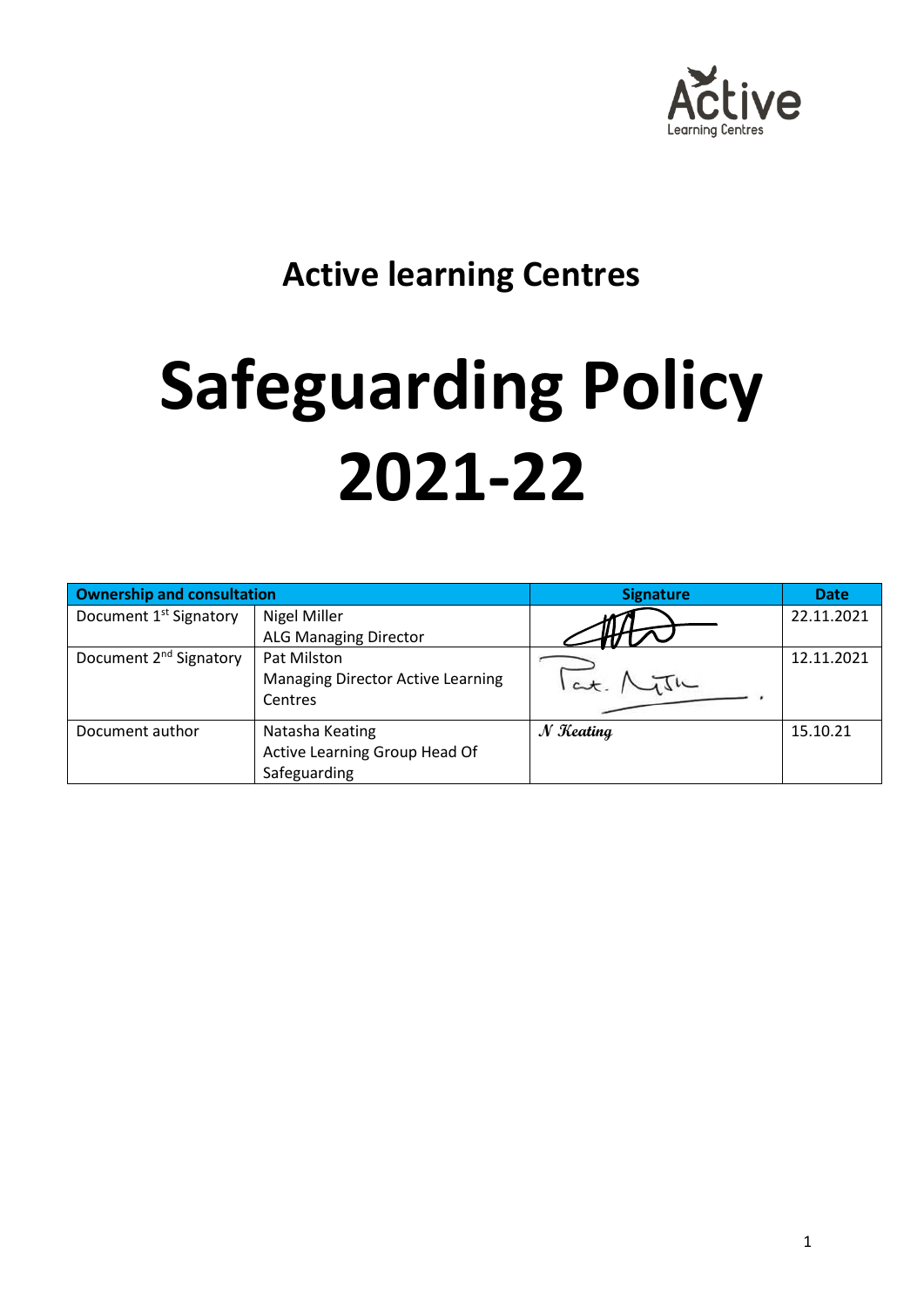

### **Revised: Natasha Keating October 2021 Contents**

| <b>Introduction</b> | 3. |
|---------------------|----|
| <b>Principles</b>   | 4  |
|                     | 5  |
| <b>Training</b>     | 7  |
|                     | 8  |
|                     | 10 |
| <b>Allegations</b>  | 11 |
| <b>Grooming</b>     | 14 |
|                     | 15 |
|                     | 15 |
|                     | 16 |
| <b>Up Skirting</b>  | 17 |
|                     | 17 |
|                     | 18 |
|                     | 19 |
|                     | 20 |
|                     | 21 |
|                     | 21 |
|                     | 22 |
| Self harm           | 23 |
|                     | 24 |
|                     | 24 |
| <b>Appendices</b>   | 25 |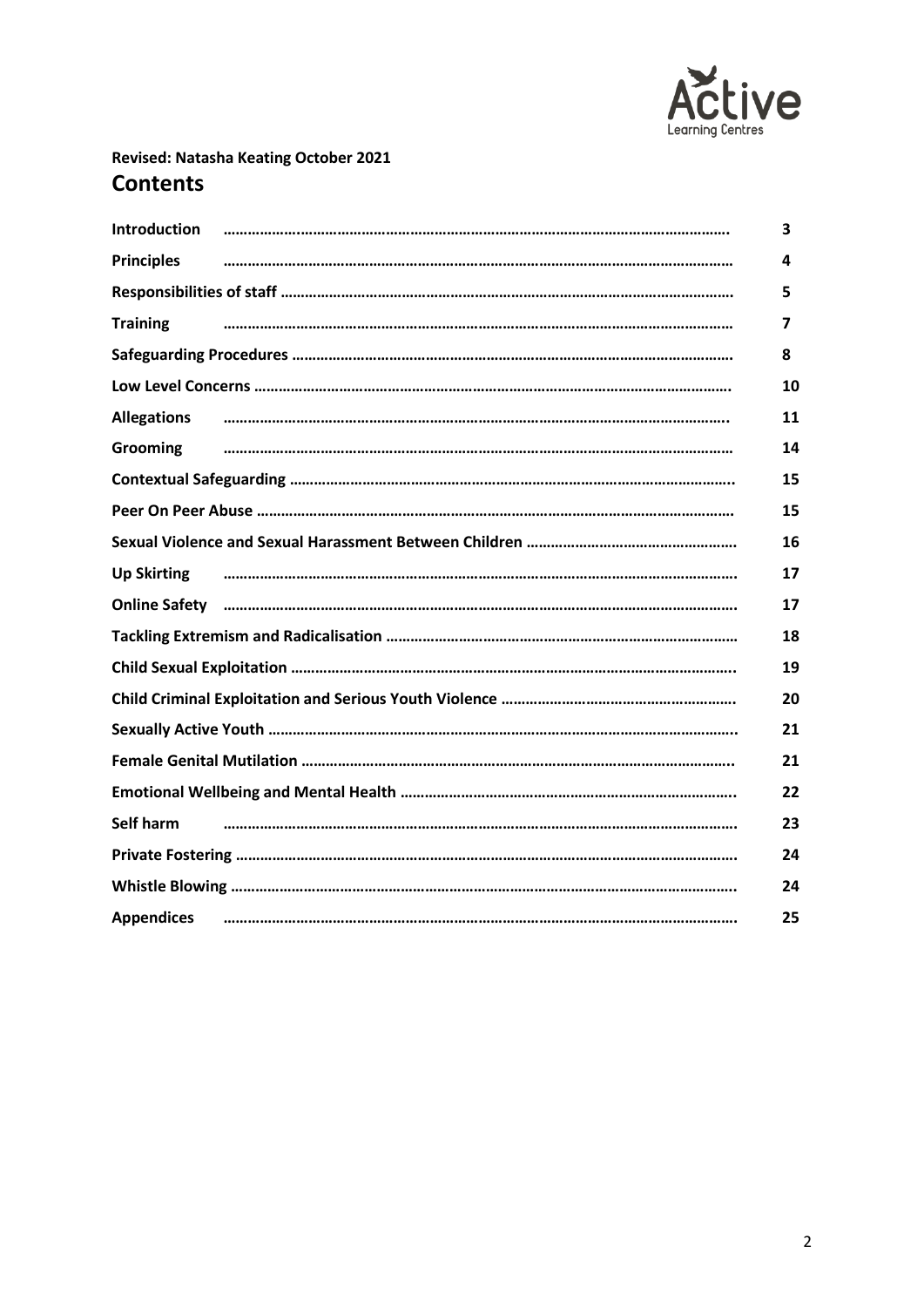

### **Introduction**

Active Learning Centres provides residential school trips with a difference. We believe that active outdoor learning is a key component in supporting the development of positive character attributes as well as fostering healthy, enquiring minds. We also recognise the benefits of the natural environment on promoting wellbeing and encouraging a wider awareness of local and global issues in students, aged 6-18 years.

### **Aim**

- Active Learning Centres aims to enhance children's creativity, socialisation, confidence and resilience through extra-curricular experiences.
- It aims to support students to academic excellence, developing their characters and a global mindset through day and residential school trips in woodland, coastal and mountainous environments.

### **Commitment**

Active Learning Centres

- has statutory and moral duties to safeguard and promote the welfare of children and young people engaged in its activities.
- believes that all students have the right to be protected from abuse, exploitation, extremism and radicalisation.
- aims to ensure that proprietors, employees and volunteers comply with legal, contractual and professional standards and responsibilities in their work with children. This includes high quality record keeping and record management.
- strives to build and embed a culture of openness that recognises and accepts that abuse can happen in this organisation.
- believes that pro-active safeguarding and promoting the welfare of children is everyone's responsibility.

All children have the right

- To be safe; no one should take this right away from them.
- To protect their own bodies; their body belongs to them.
- To say no; it is alright to say no to someone if that person tries to do something to them that they feel is wrong.
- To get help against bullies; tell children to enlist the help of friends, to say no without fighting and to tell an adult.
- To tell; assure children that no matter what happens staff will not be angry with them should report any incident that frightens or confuses them or makes them unhappy.
- To be believed; when children are told to go to an adult for help, they need to know they will be believed and supported.
- Not to keep secrets; teach children that some secrets should never be kept, even if they promised the abuser not to tell.

### **Active Learning Centres endeavors to safeguard children and staff by:**

- Promoting and prioritising the safety and wellbeing of children.
- Adopting child protection guidelines through effective procedures and a staff code of conduct.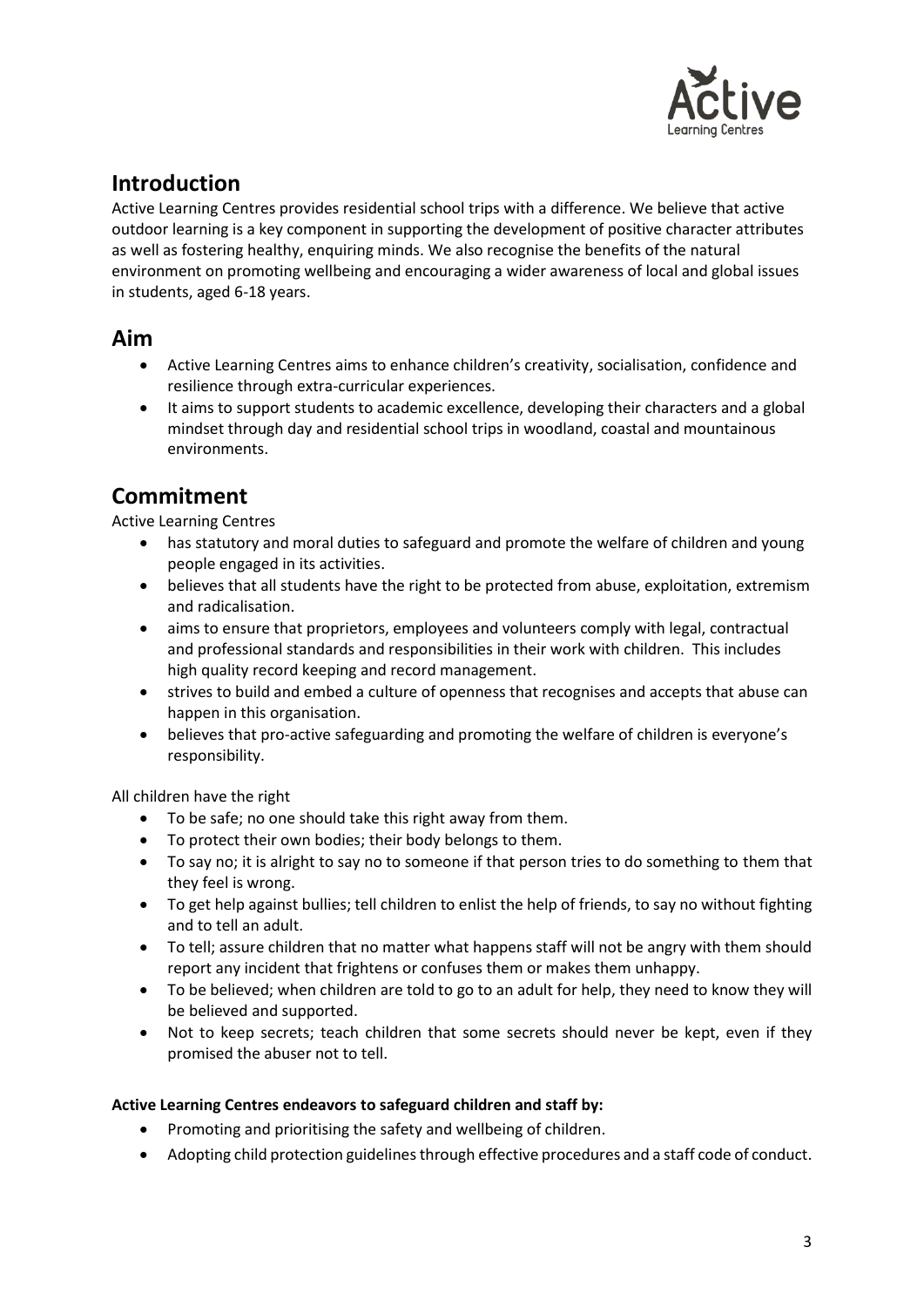

- Ensuring appropriate action is taken in the event of incidents/concerns of abuse and that support is provided to all parties.
- Following carefully the procedures for safer recruitment and selection of staff.
- Providing effective management for the staff through supervision, support and training.
- Sharing information about child protection and good practice with children, parents and care givers, staff and any relevant third parties.
- Sharing information about concerns with the agencies who need to know and involving parents and children appropriately.
- Reviewing our policy and best practice at regular intervals.

### **Terminology**

**A child:** The legal definition of a child in the UK is a person under the age of 18.

**Safeguarding** and promoting the welfare of children is defined for the purposes of this guidance as:

- Protecting children from maltreatment e.g. abuse and neglect
- Preventing impairment of children's physical health and/or mental health, or development;
- Ensuring that children grow up in circumstances consistent with the provision of safe and effective care
- Taking action to enable all children to have the best outcomes.

Working Together to Safeguard Children, Updated 9 December 2020

### **Safeguarding is what is done to prevent harm**

**Child protection** is an integral part of the safeguarding process. It focuses on protecting individual children identified as suffering from or likely to be at risk of significant harm (Working Together to Safeguard Children, Updated 9 December 2020) is the response to harm.

**Abuse:** A form of maltreatment of a child. Somebody may abuse or neglect a child by inflicting harm (commission), or by failing to act to prevent harm (omission). Children may be abused in a family or in an institutional or community setting by those known to them or, more rarely, by others (e.g. via the internet). They may be abused by one adult, or adults, or another child or group of children (Working Together to Safeguard Children, Updated December 2020)

**Local Safeguarding Partners**. Previously known as Local Safeguarding Children Boards, they are made up of the local authority, a clinical commissioning group for an area within the local authority, and the chief officer of police for a police area in the local authority area. They will make arrangements to work together to safeguard and promote the welfare of local children, including identifying and responding to their needs (Keeping Children Safe in Education, 2021)

### **Principles**

Every member of staff must:

accept that the well-being of children is of paramount importance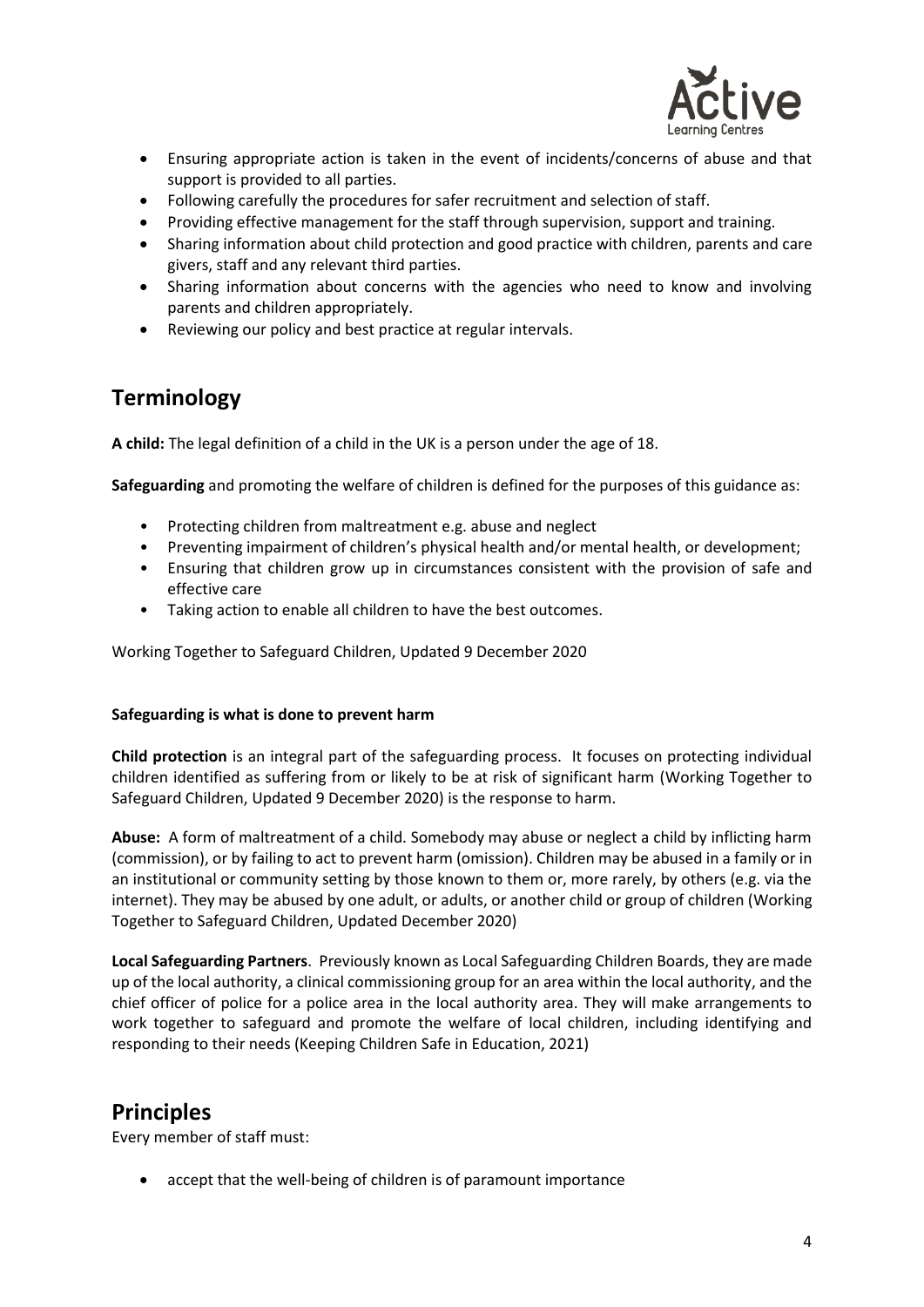

- have a child-centred approach and always consider what is in the best interests for the safety of the child
- read and understand this policy and the procedures being aware of their responsibilities and duty of care
- understand that one person, or organisation, cannot have a complete picture of a child's needs, therefore Local Safeguarding Partners like the local authority, health and the police, have a role in identifying concerns, sharing information and taking prompt action
- complete the safeguarding induction and training, read and understand updates and be able to recognise signs of potential abuse and neglect
- undertake training and professional development to ensure that they offer quality learning and development opportunities for children
- undertake first aid training for the specific to the age range of their children and activities
- all allegations of serious abuse or harm by any person living with, working with or looking after children, as well as serious accidents, illnesses and injuries will be reported which is a legal requirement
- be vigilant and act on any suspicions about the treatment of a child (this is a legal responsibility)
- be aware of the procedure to follow if a child discloses information to them
- raise concerns or suspicions (including low level concerns) immediately with their Designated Safeguarding Lead for appropriate action to be taken
- staff member should make a written record of the incident as soon as possible
- be fully compliant with the ratio and qualification requirements applicable to each age range of children for the British Activity Providers' Association (BAPA)
- be suitable people to work with children and any significant event likely to affect their suitability will be reported to the British Activity Providers' Association and the Designated Officer (previously known as the Local Authority Designated Officer)
- behave appropriately, inappropriate behaviour should be reported to the Designated Safeguarding Lead
- be aware of procedures for confidentiality and for sharing and receiving information, including the need for reporting and recording, on CPOMS (Child Protection Online Monitoring System)
- have access to the safeguarding procedures and essential contact telephone numbers
- stay calm, think logically, use their professional judgment, and seek advice.

### **Responsibilities**

The Proprietors and all staff of Active Learning Centres know that safeguarding is *everyone's responsibility.* 

Each individual in their role will:

- Proactively teach students about safeguarding
- Ensure that systems and procedures are in place to protect students
- Always act in the best interests for the safety of the child.

Active Learning Centres ensures that

- it is compliant with health and safety legislation including fire safety and food hygiene.
- the premises, including tented indoor and outdoor spaces, are fit for purpose and suitable for the age of children being cared for and the specific activities provided on camp.
- smoking does not take place in or on its premises.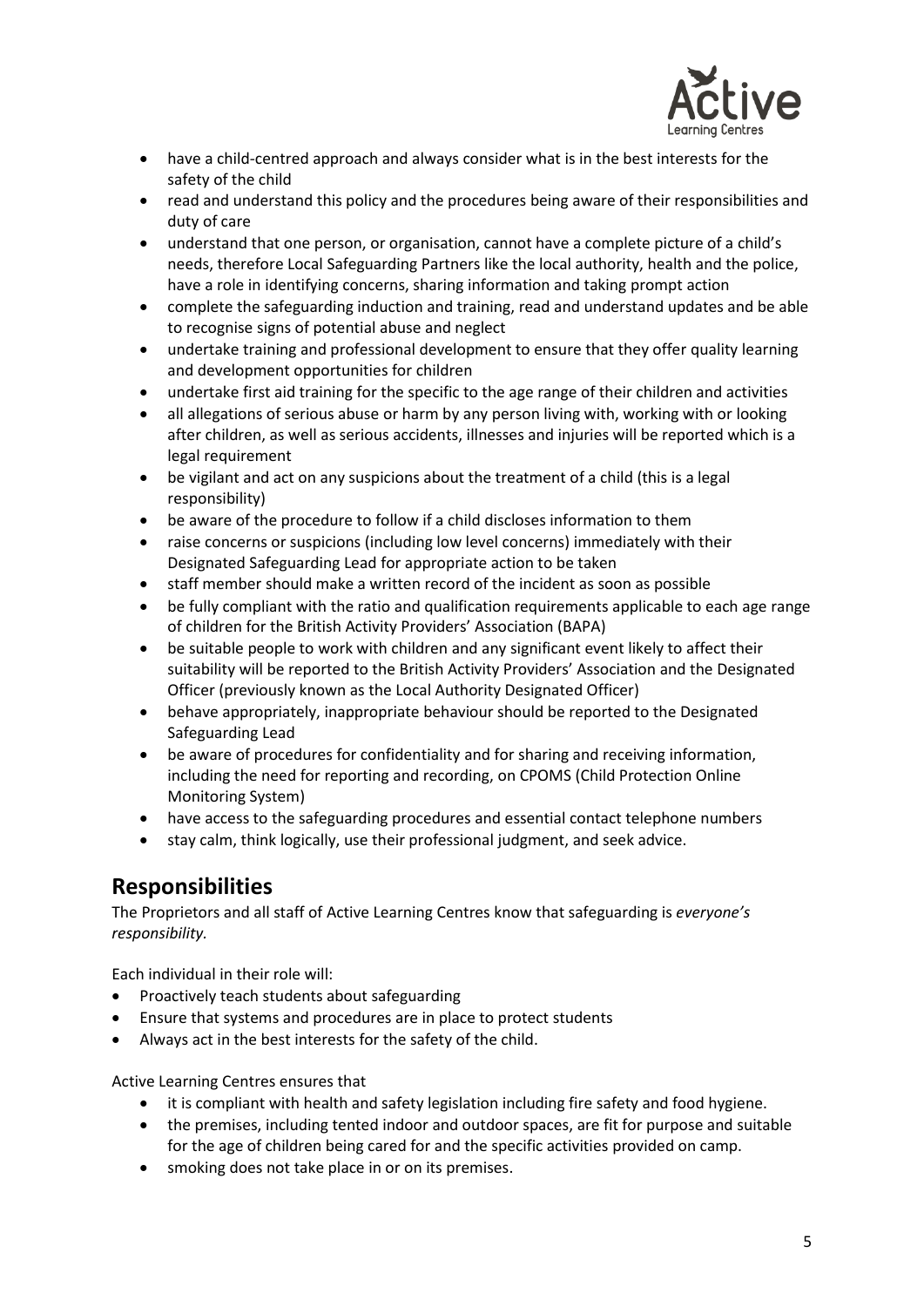

• reasonable steps are taken to prevent children and staff from being exposed to unacceptable risks and to demonstrate how risks are managed.

### **Proprietors & Board**

They must be accountable for safeguarding by:

- ensuring that Active Learning Centres has appropriate structures, processes and resources so that safeguarding is central to the organisation's practice.
- maintaining oversight of safeguarding issues through regular reports.
- appointing a lead safeguarding board member who will receive meeting papers and other relevant documents that will enable them to report on their assessment of safeguarding.
- receiving an annual report, commissioning specific audits into areas causing concern.

#### **Group Managing Director**

The Group Managing Director is the most senior accountable person for all aspects of safeguarding in the Active Learning Group of organisations. The group also has a Safeguarding Adviser (Natasha Keating, who is the Head of Safeguarding for the Active Learning Group which the Active Learning Centres sits within). Active Learning Centres has a Managing Director that also acts as the Designated Senior Person (DSP). Collectively they must ensure that:

- There is a strong culture of safeguarding across the organisation
- There are clear structures, processes, line management and resources to safeguard children at risk
- Senior leaders/directors are held to account for safeguarding
- They receive regular updates about safeguarding matters.

**Each centre within the Active Learning Centres portfolio has a Designated Safeguarding Team. The onsite teams comprise of a Designated Safeguarding Lead (DSL), supported by Deputies.** The Team ensures that staff are aware of safeguarding procedures.

#### **Designated Safeguarding Lead (DSL)**

The DSL must be a member of the Active Learning Centres senior leadership team who will take responsibility for safeguarding and child protection in their respective centre. This should be reflected in their job description. In each Active Learning Centre, the Head of Centre will be the Designated Safeguarding Lead (DSL) supported by the Head of Safeguarding for the Active Learning Group.

The Designated Safeguarding Lead must make arrangements for out-of-hours and out-of-term contact e.g. via phone or other.

The key functions are to:

- ensure that the safeguarding and child protection policy is in place and accessible to staff, parents, guardians and sites.
- ensure that staff, children and schools are familiar with and understand all aspects of safeguarding provision.
- ensure that camps operate in line with safeguarding legislation.
- be the point of contact for staff, children, parents, guardians and schools about concerns related to children's welfare.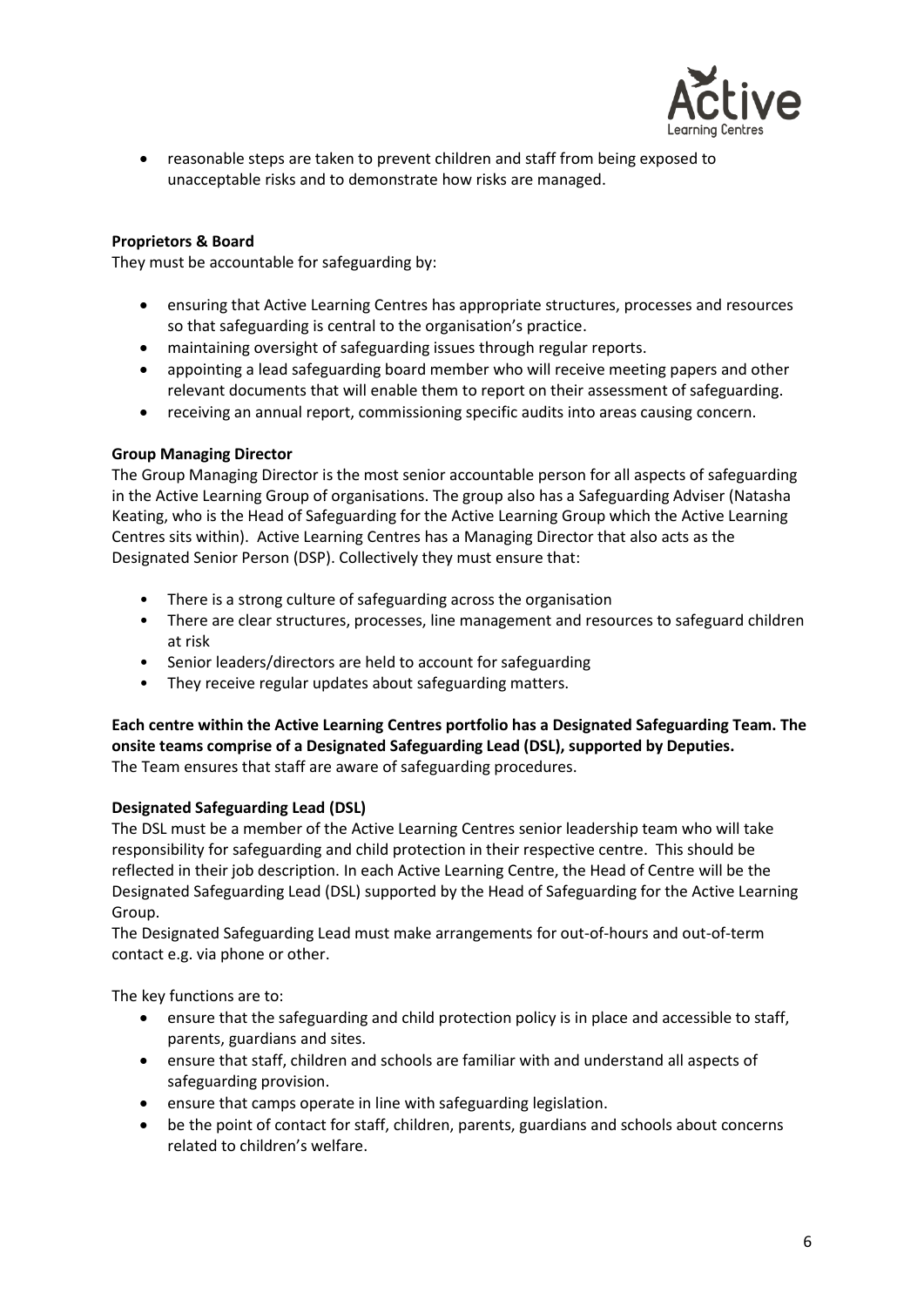

- manage referrals by referring cases, supporting staff to refer cases to external agencies where the child is in need or deemed to be at risk of significant harm
- work with others by liaising with the most senior person, the Group Managing Director, the "case manager" and staff. Liaise with safeguarding partners and other agencies.
- receive formal training for safeguarding including Prevent, FGM and online safety, keep updated with relevant developments.
- ensure all staff take responsibility for and follow safeguarding procedures for the children on camp.
- Develop and encourage a culture of listening and reducing barriers to disclosure

### **Deputy Designated Safeguarding Leads (DDSL)**

They support their Designated Safeguarding Lead and are trained to the same level. Their responsibilities should be reflected in their job description.

### **Training**

**Full-time staff** must

- Complete safeguarding training and refresh it at least every two years enabling them to recognise signs of abuse
- Report all allegations of serious abuse or harm by anyone living with or looking after children as well as serious accidents, illnesses and injuries sustained by any child in Active Learning Centre's care
- Know who concerns or suspicions should be referred to
- Be aware of the procedure to follow if a child discloses information to them regarding abuse, neglect, extremism or radicalisation.

### **Seasonal staff** must

- Complete the online safeguarding training and the knowledge test achieving at least 80%. This is renewed annually.
- Report all allegations of serious abuse or harm by anyone living with or looking after children as well as serious accidents, illnesses and injuries sustained by any child in Active Learning Centres care.
- Be aware of the reporting lines within Active Learning Centres
- Have an understanding and be able to report concerns using CPOMS.

This policy has been developed in accordance with the following documents:

- Working Together to Safeguard Children, Updated 9<sup>th</sup> December 2020
- Cognita Safeguarding and Child Protection Policy And Procedure, 2021
- British Activity Providers' Association
- KCSIE, 2021

This policy is updated annually. Staff are encouraged to comment on the contents based on their use of it and the effectiveness.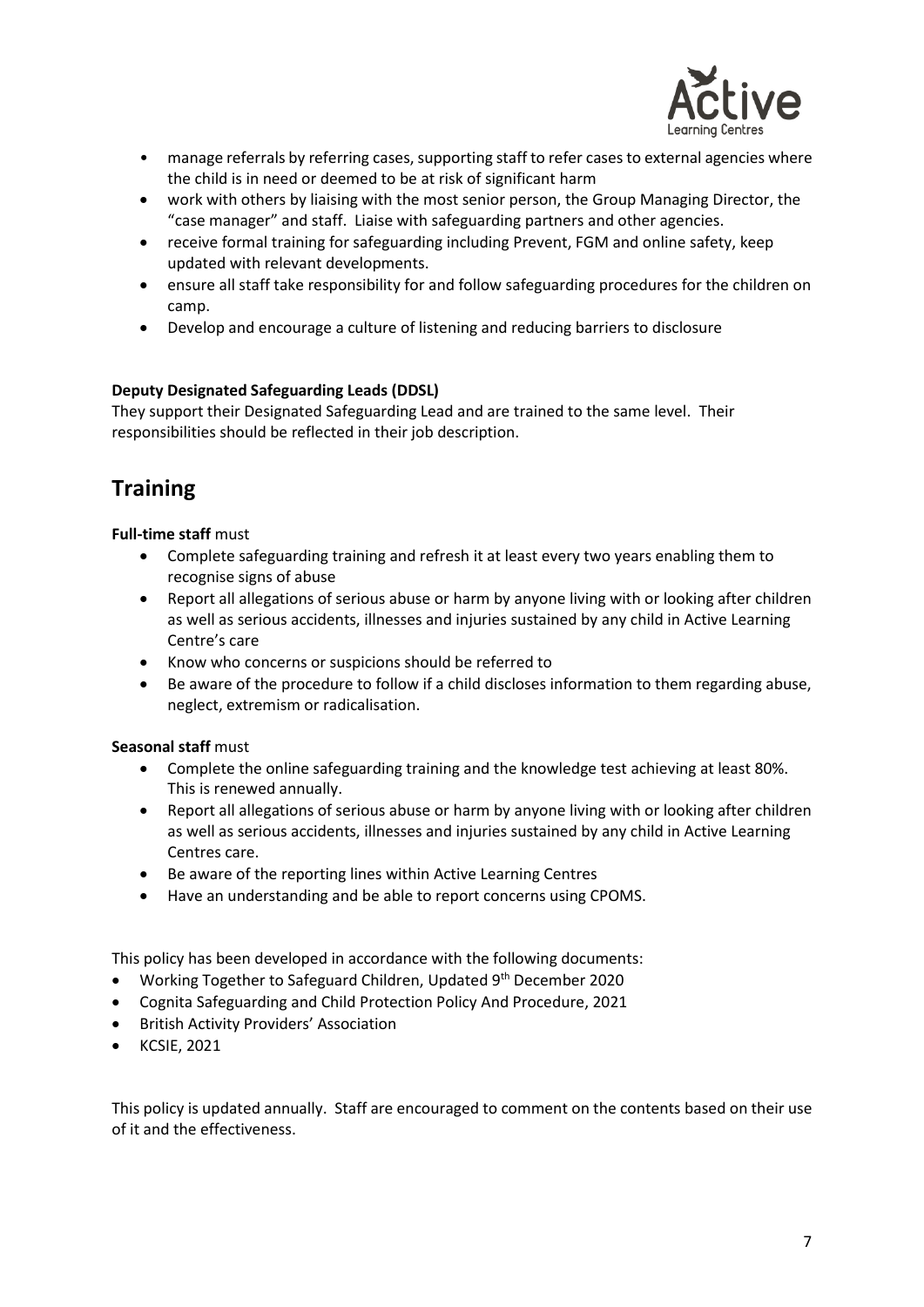

### **SAFEGUARDING PROCEDURES**

**If a child tells a member of staff that they have been abused or neglected**, or if the member of staff is concerned about unmet need, they should:

- Make the child's welfare the focus.
- Be child-centred, use language appropriate for their age and stage of development.
- Listen carefully and actively, allowing the child to speak at their own pace. Take account of their age, culture, language, communication skills and any disabilities.
- Do not interrupt or be afraid of silences.
- Not show any signs of shock as it may discourage the child from talking. Avoid comments like "I wish you had told me this earlier", "I cannot believe what I am hearing".
- Do not ask any leading questions such as "how hard were you hit"
- Remain calm.
- Encourage with reassuring nods and comments like "I am so sorry that this has happened", "you are doing the right thing talking to me".
- Gather as much detail as they can around the context whilst not fully investigating (this is the role of the partner agencies – Social Care and the Police). If clarification is required ask open questions like "tell me", "describe", "explain", "what", "when", "where", "who", or "how". However, a context around what the child has said should always be sought prior to any referral being made to partner agencies. This should be done by the DSL or the staff member who obtained the initial disclosure. Limit questioning to the minimum necessary for clarification using What, When, How and Where.
- Not ask "why" as it can suggest guilt. Do not ask if it has happened to siblings but do ask if there are any siblings, their ages and gender.
- Ask if there is anything else that the child would like to tell you.
- If abuse is disclosed, ask whether other adults observed the abuse and whether it has happened before.
- Never promise to keep it a secret, explain that it will be referred in confidence e.g."I am really concerned about what you have told me and I have a responsibility to make sure that you are safe".
- Explain what will happen next. The child may wish to accompany you to see the Centres' Designated Safeguarding Lead, or their deputy. If not, let them know that someone will see them before the end of the day. Check that this happens and check to see how the child is.
- Active Learning Centres Managing Director and Active Learning Group's Head of Safeguarding are to be kept informed of all referrals and actions via CPOMS.

Should there be a concern about a **child;**

- 1. the Senior Adventure Leader or Adventure Leaders verbally notifies the Centre DSL of their concern (by telephone if offsite). If you are unable to contact them, contact The Active Learning Group's Head of Safeguarding directly (07912291197). *There should be no delay.*
- 2. the Centre DSL (or DDSL) creates the child on CPOMS
- 3. the Senior Adventure Leader or Adventure Leaders input their concern directly onto CPOMS/uploads their hard copy Concern form onto CPOMS (the hard copy form is destroyed once uploaded, if this is unable to happen it is stored in a confidential waste bag). As far as possible try to note the child's language.
- 4. the Centre DSL notifies the Head Of Operations and Head Of Safeguarding of the concern and inputs actions needed on CPOMS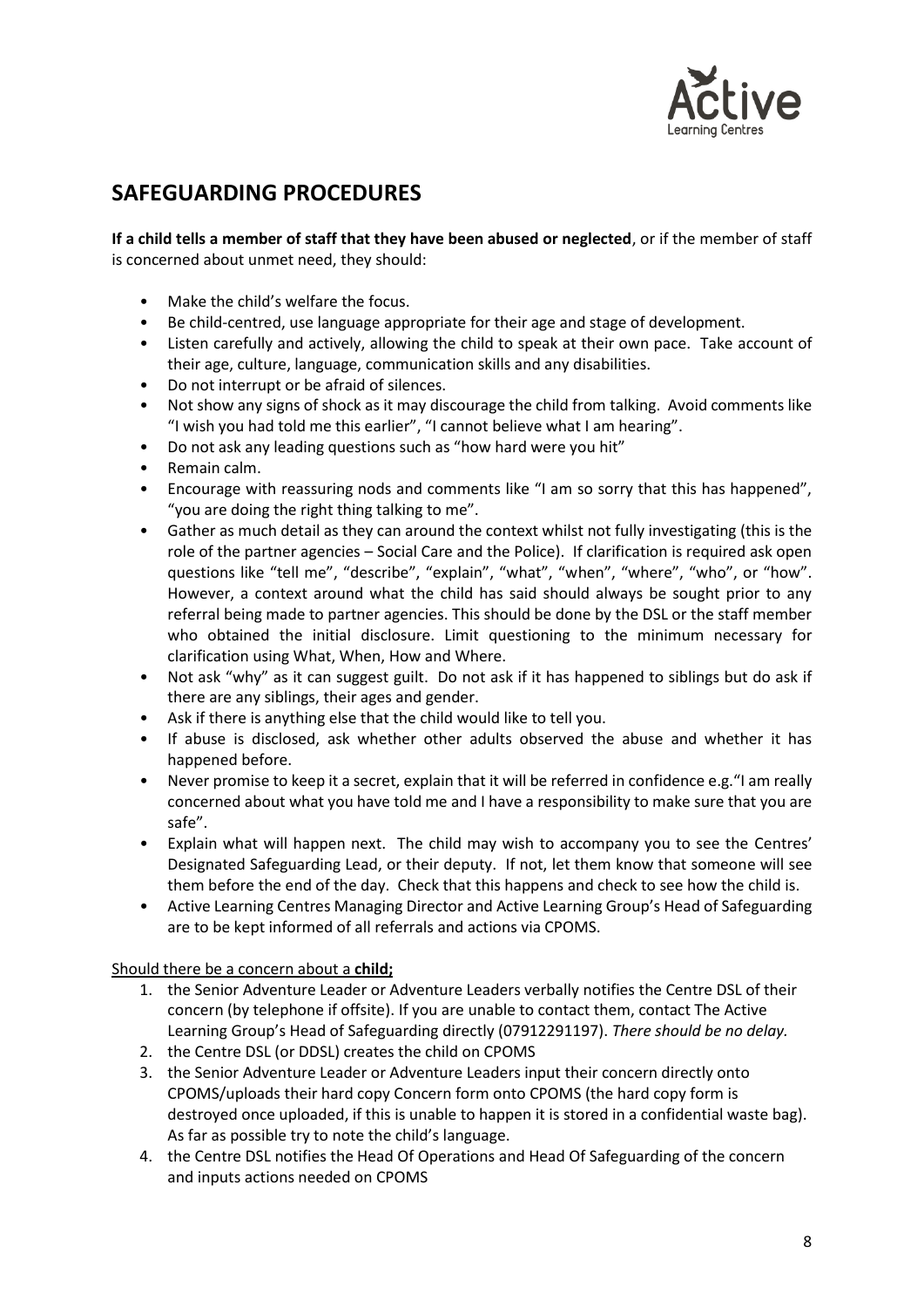

- 5. the Centre DSL and Senior Adventure Leader complete any actions assigned to them
- 6. the Centre DSL makes any necessary referrals to Social Care/Police and feeds backs to the Head Of Operations, Managing Director and Head Of Safeguarding throughout.
- 7. the Centre DSL informs the school party Safeguarding Lead of actions taken throughout

#### Should there be a concern about **staff conduct**

- **1.** the staff member who has the concern should write a Low Level Concern (LLC) form and pass it to their Centre DSL who will inform the ALG Head Of Safeguarding
- **2.** if the concern is about the Centre DSL or DDSL, the concern should be passed to the HP who will pass it onto the ALG Head Of Safeguarding
- **3.** if the concern is about the Head Of Operations the concern must be passed to the Managing Director and the Head Of Safeguarding
- **4.** if the concern is about the Managing Director then the concern must be passed to the Chief Executive Officer
- **5.** in most cases the Centre DSL, Head Of Operations, Head Of Safeguarding, Managing Director and HR will convene a meeting within an hour of the concern initially arising. The CA should be invited.

In situations where there is a concern raised about a staff member where there **is a clear disclosure of harm**, prior to the staff member completing the LLC form, a telephone call must be made by the person raising the concern/Centre DSL – this call should be to the Head Of Operations and/or the Head Of Safeguarding. **There should be no delay.**

The Head Of Safeguarding will contact the LADO and inform the Head Of Operations, Managing Director and HR of the initial steer i.e. whether or not the concern reaches threshold for a referral or whether an internal investigation can commence. If a referral is requested, the Head Of Safeguarding will complete this.

**In all situations**, should the Centre DSL/DDSL , Head Of Safeguarding and/or ever Head Of Operations be unavailable, all staff members with concerns must contact the Managing Director or the Consultant Advisor. **There should be no delay.**

Please see appendices for flow chart.

#### **If a child is thought to be at risk of harm** *or likely to be*

- A referral should be made immediately to Children's Social Care or the Police if a criminal act has occurred or there is imminent danger to a child/other
- The Designated Safeguarding Lead would usually do this, under the guidance and support of the Head of Safeguarding for the Active Learning Group, but any member of staff can make contact. It is important not to delay. *Parental consent is not required to make referrals to statutory agencies where harm is alleged. Do not inform the parents/carers/alleged perpetrator of the harm unless told to do so by Social Care/Police. To do this too early could heighten the risk of further harm to the child.*
- A record must be made of the decision that was reached and the reason, what action was taken by whom including dates and times.

#### **Reporting a concern**

- Make a note of your concern as soon as possible.
- Inform the Centre DSL of your concern.
- DSL to contact local Children's Social Care Team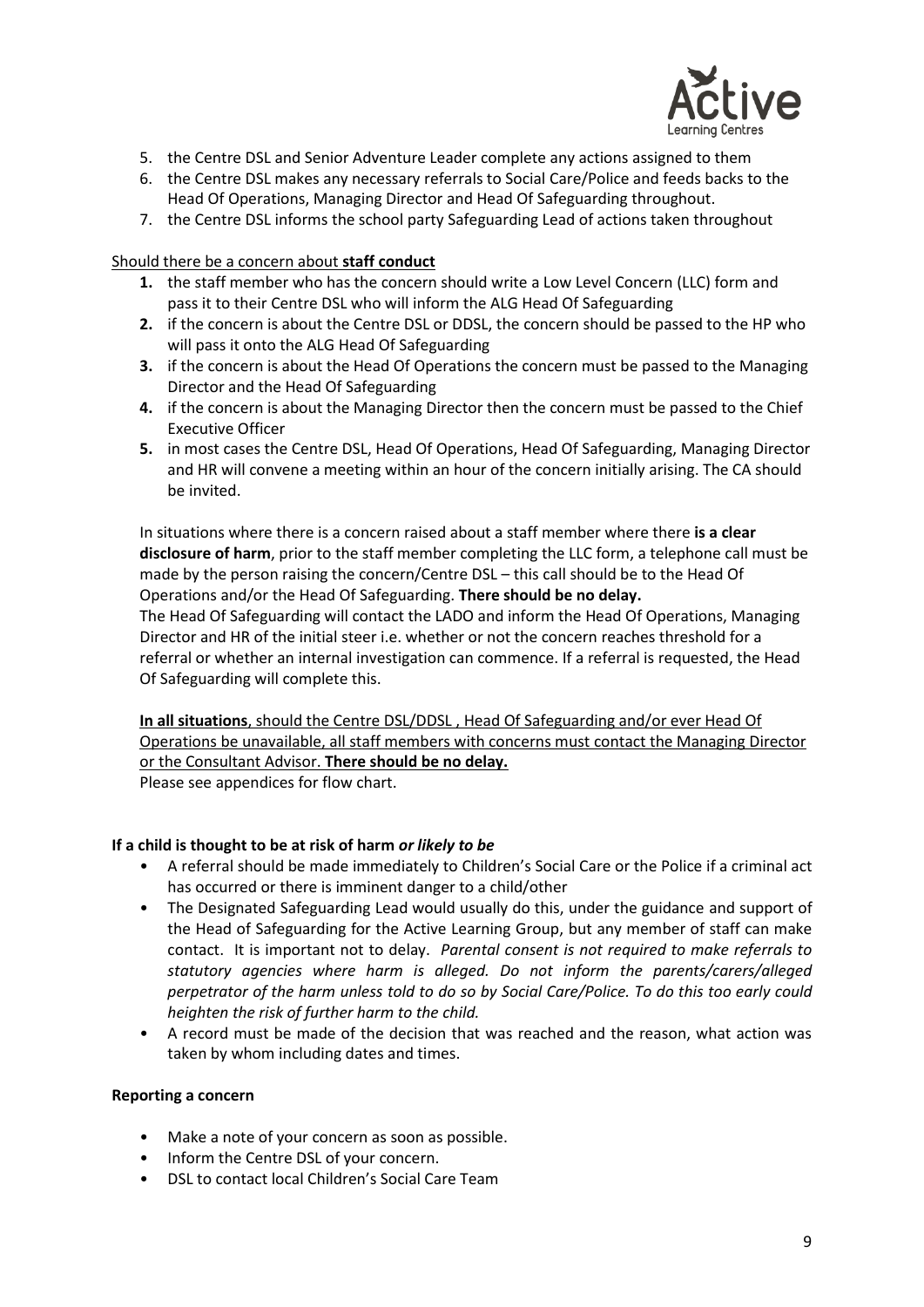

- DSL to inform the Active Learning Group's Head of Safeguarding.
- Referrals being made out-of-hours should be made in the same way via the out-of-hours service.
- DSL to follow social care guidance on referral.
- CPOMS to be updated, and company's Managing Director to be informed a referral has taken place.
- If this has been done without parental consent a note should be made of this with the reasons and the date.

#### **What to expect from the local authority's Children's Social Care**

- Social Care should respond within 24 hours of receiving the referral and acknowledge receipt, the reporting person should request the name of the staff member they have spoken to and record this initially prior to sending a written referral
- If no response is received, contact them again (ensuring you also log a record of your attempts to contact them on CPOMS).
- If the response is not adequate, and/or not achieved in a timely manner i.e. the child is due to go home and you consider there to be a risk of harm, in discussion with the Centres' Designated Safeguarding Team and/or Head of Safeguarding for the Active Learning Group, a decision should be made about whether to escalate the matter the Social Care Team Manager.

#### **If the child has unmet needs**

- If the child is not at risk of harm, they could be a **Child In Need** (see appendix) and have unmet needs. A referral should be made to Child Protective Services who will make the decisions about whether to conduct an assessment of the child's needs
- Ideally parental consent should be sought although it is not a requirement for referrals to statutory agencies. Parents/carers are to be informed of the referral in line with current GDPR legislation for Children in Need.

#### **If there is a concern or allegation against a member of staff (by a child/other member or staff or parent)**

### **Low Level concerns**

The term 'low-level' concern does not mean that it is insignificant, it means that the behaviour towards a child does not meet the threshold for an allegation (see below). A low-level concern is any concern – no matter how small, and even if no more than causing a sense of unease or a 'nagging doubt' - that an adult working in or on behalf of the organisation may have acted in a way that:

• is inconsistent with the staff Code of Conduct, including inappropriate conduct outside of work, and • does not meet the allegations threshold (LADO) or is otherwise not considered serious enough to consider a referral to the Designated Officer.

Examples of such behaviour could include, but are not limited to:

- being over friendly with children;
- having favourites;
- engaging with a child on a one-to-one basis in a secluded area or behind a closed door; or,
- using inappropriate sexualised, intimidating or offensive language.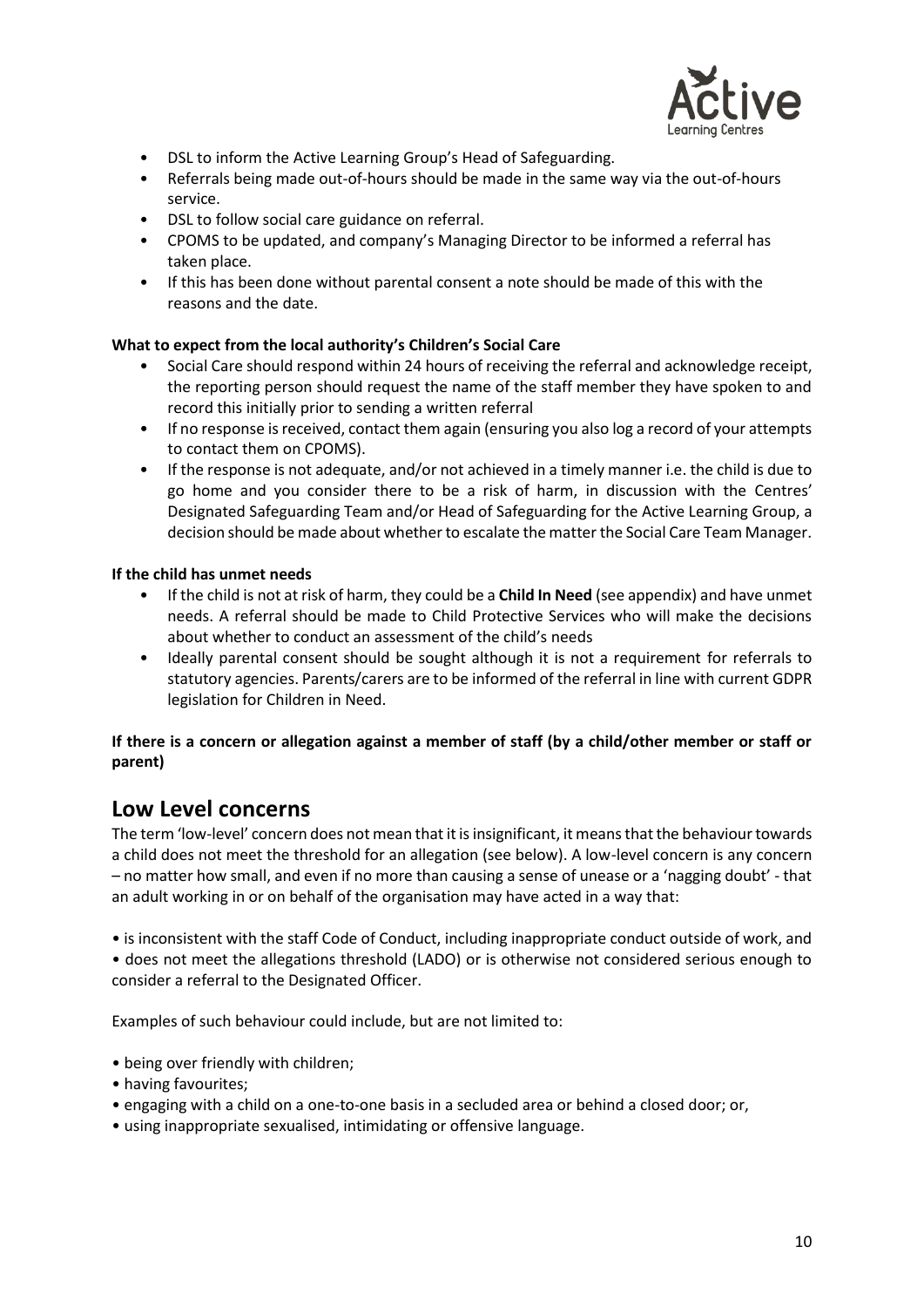

Such behaviour can exist on a wide spectrum, from the inadvertent or thoughtless, or behaviour that may look to be inappropriate, but might not be in specific circumstances, through to that which is ultimately intended to enable abuse.

These are called Low Level Concerns and should be reported verbally to the Centre's Designated Safeguarding Lead and/or Head of Safeguarding for the Active Learning Group, the same day. A lowlevel concerns form should be completed and emailed to the above (see appendices) which will be stored on CPOMS and the hard copy disposed of securely once uploaded. A decision should be made with the DSL and the Head of Safeguarding that it is a low-level concern and should not be reclassified as an *allegation* and dealt with under the appropriate 'allegations' procedure (outlined below). If there are concerns about a DSL, these should be reported to the Active Learning Group's Head of Safeguarding or Active Learning Centres Managing Director. The DSL or deputy should record all lowlevel concerns. Records should include the details of the concern, how the concern arose, and the actions taken.

Having established that the concern is low level, the DSL or Head of Safeguarding as appropriate will discuss it with the individual who has raised it and will take any other steps to investigate it as necessary. Most low-level concerns by their very nature are likely to be minor and will be dealt with by means of management guidance, training, etc. The person to which the low-level concern relates must be informed of any concern raised about them once all risk has been identified and assessed. The person who has raised the low-level concern about their colleague will remain anonymous as much as possible.

No record will be made of the concern on the individual's personnel file unless either:

a) the concern (or group of concerns) has been reclassified as an allegation; or

b) the concern (or group of concerns) is sufficiently serious to result in formal action under Active Learning Centre's grievance, capability or disciplinary procedure.

Active Learning Centres want to create an environment where staff are encouraged and feel confident to self-refer if they have found themselves in a situation which might be misinterpreted, or they have behaved in a way that falls below professional standards. They do this by completing a self-referral form and passing this on to the DSL/Head of Safeguarding for Active Learning Group.

### **Allegations**

Allegations represent situations that might indicate a person would pose a risk of harm to children if they continue to work in regular or close contact with children in their present position, or in any capacity. This policy now refers to agency staff on site (including freelancing instructors). Concerns may meet what is known as the four 'harm tests' (KCSIE 2021);

- 1. behaved in a way that has harmed a child, or may have harmed a child;
- 2. possibly committed a criminal offence against or related to a child; or
- 3. behaved towards a child or children in a way that indicates he or she may pose a risk of harm to children.
- 4. behaved or may have behaved in a way that indicates they may not be suitable to work with children (potential transfer of risk)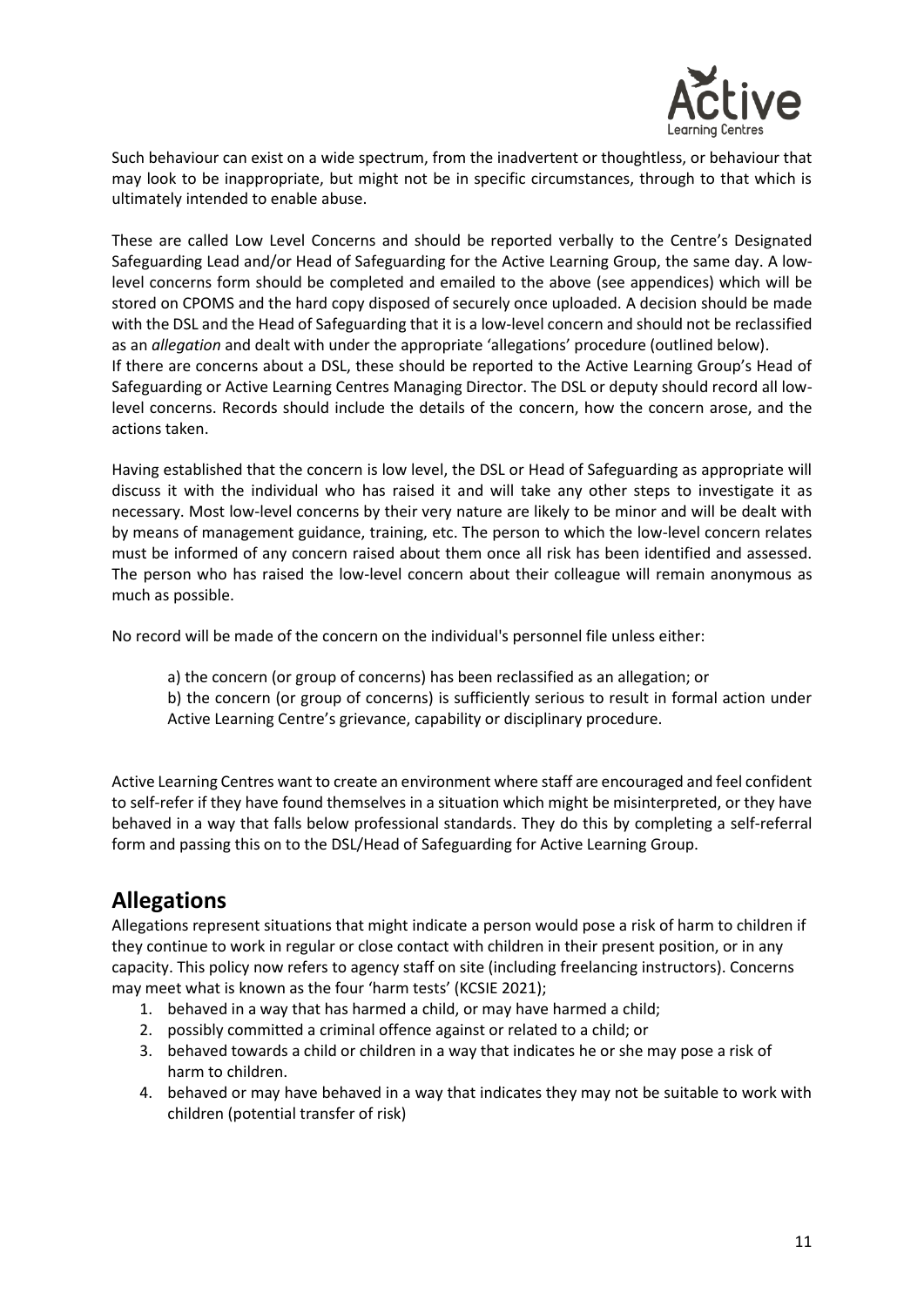

#### **What to do**

- Report your concerns immediately and verbally to the centre Designated Safeguarding Lead, the Active Leader Group's Head of Safeguarding and the Head of Human Resource Services. They will discuss together what needs to be done immediately to protect children and young people, and whether the concerns are sufficient to contact the Designated Officer (LADO) in order to have an 'initial discussion' (see below). The Active Learning Group's Head of Safeguarding **must** inform both the Active Learning Centres Managing Director and Group Managing Director of any allegations made against staff, and decisions must be made in regards to whether the staff member should be formally suspended whilst investigations are ongoing(on the advice of the Designated Officer - LADO).
- The adult about whom the allegation has been made should **not** be informed until initial decisions have been made to reduce or eliminate any risk of harm.
- If the allegation is about the Company or its Managing Director, it should be referred to the Group Managing Director immediately who will contact the Local Authority Designated Officer, the Human Resources Manager, and the Head of Safeguarding for the Active Learning. This should be done without informing the Company or its Managing Director.
- This process is the same regardless of where or when the alleged abuse occurred.
- In the case of historic abuse, the Police should be informed.
- Support should be provided for the child who had made the disclosure.
- The staff member, including volunteers, will be given a named contact for the period of their suspension, if that is the decision, and should be supported during that time.
- Such allegations of abuse should be dealt with as quickly as possible whilst ensuring that the child is well protected.

In some circumstances we will have to consider an allegation against an individual not directly employed by Active Learn Centres', where its disciplinary procedures do not fully apply, for example, an instructor provided by an employment agency or business. Whilst Active Learning Centres are not the employer of the instructor, they should ensure allegations are dealt with properly (KCSIE 2021). Decisions will need to be made in discussion with the agency as to whether it is appropriate to suspend the instructor or redeploy whilst they carry out their investigation. Agencies should be fully involved and co-operate in any enquiries from the Designated Officer (LADO), Police and/or children's Social Care. The company will usually take the lead because agencies do not have direct access to children or other staff, so they will not be able to collect the facts when an allegation is made, nor do they have all the relevant information required by the Designated Officer (LADO), as part of the referral process. Agency Instructors, whilst not employed by the company are under the supervision, direction and control of the company when working for them. They should be advised to contact their trade union representative if they have one, or a colleague for support. The allegations management meeting which is often arranged by the Designated Officer (LADO), should address issues such as information sharing, to ensure that any previous concerns or allegations known to the agency are taken into account by the company during the investigation. When using an agency, the company should inform the agency of its process for managing allegations. This should include inviting the agency's human resource manager or equivalent to meetings and keeping them up to date with information about its policies.

Allegations against a teacher/staff member who is no longer working for the company should be referred to the Police/ Designated Officer (LADO). Historical allegations of abuse should also be referred to the Police.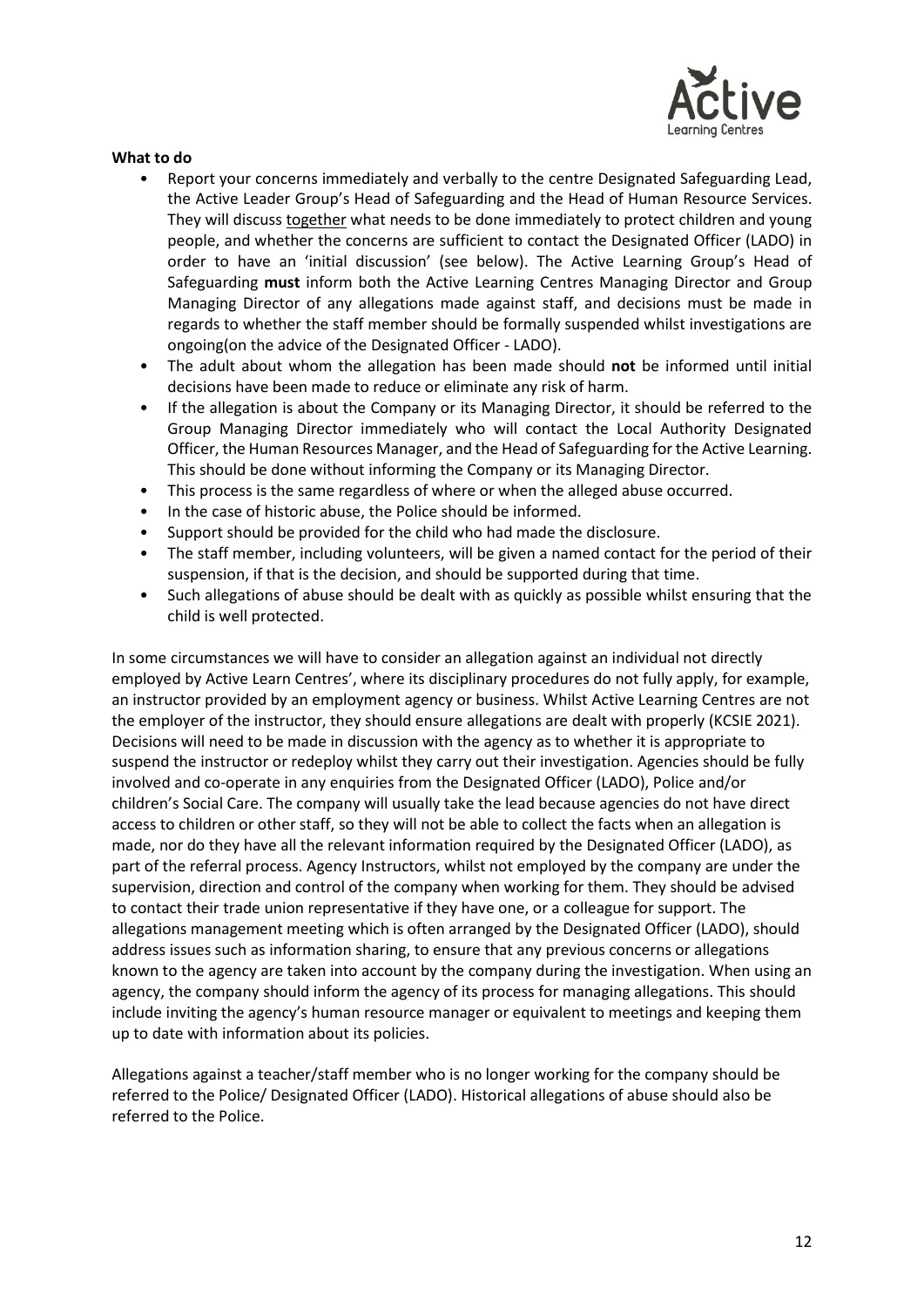

It is essential that any allegation of abuse made against a teacher or other member of staff or volunteer is dealt with very quickly, in a fair and consistent way that provides effective protection for the child and, at the same time, supports the person who is the subject of the allegation. **Dealing with the allegation** 

- **Initial discussion** 
	- If the allegation is against the Designated Senior Person or a senior member of staff, the Group Managing Director or the Head of Safeguarding for the Active Learning Group will usually be the Case Manager (see above).
	- If the allegation is against another staff member, The Active Learning Centres Managing Director will usually be the Case Managers. The Group Managing Director and Head of Safeguarding for the Active Learning Group will be kept informed throughout.
	- The Case Manager and Designated Officer (LADO) will discuss the nature, content and context of the allegation and agree what action will be taken. The Designated Officer (LADO) might want more information.
	- If the initial sharing of information leads to a conclusion that there should be no further action, both the Case Manager and the Designated Officer (LADO) should record it in their respective files and agree what to write, and who will do it, to the person against whom the allegation was made.
	- There should be an agreement about if any action should be taken against the person who made the allegation.

### **Strategy discussion**

- If there is a suspicion that a child has been harmed or is at risk of being significantly harmed, a 'Strategy Discussion' will be convened by the Designated Officer (LADO) and/or the Police. Children's Social Care will be involved. The Case Manager may or may not be invited to this meeting. They must not inform the alleged perpetrator until the Strategy Discussion has taken place and there is an agreement about what can be disclosed.
- If it is decided that the concerns do not reach threshold for a statutory investigation, the Designated Officer (LADO) will determine what should happen next e.g. no further action, internal investigation by ALG

### **Internal investigation**

- If further enquires are needed, the Designated Officer (LADO) will agree with the Case Manager who is best placed to be the Internal Investigator (usually a senior member of staff) to undertake the investigation and how.
- The HR manager should arrange for the member of staff to whom the allegation has been made to be interviewed about the matter. This should take place in a neutral setting, and a minute taker should be provided. The investigation which may potentially also involve taking statements from children and other staff, again using a minute taker for the latter. Parents **must** be asked for consent, prior to their child being interviewed. The Case Manager will keep the Group Managing Director informed at all times. All staff to be interviewed must be given reasonable notice of any pending interview and allowed to have a representative attend with them.
- A safeguarding investigation takes precedence over a grievance or disciplinary matter and should be completed first.

### **Suspension of an employee**

• All options to avoid suspension will be considered before taking this step.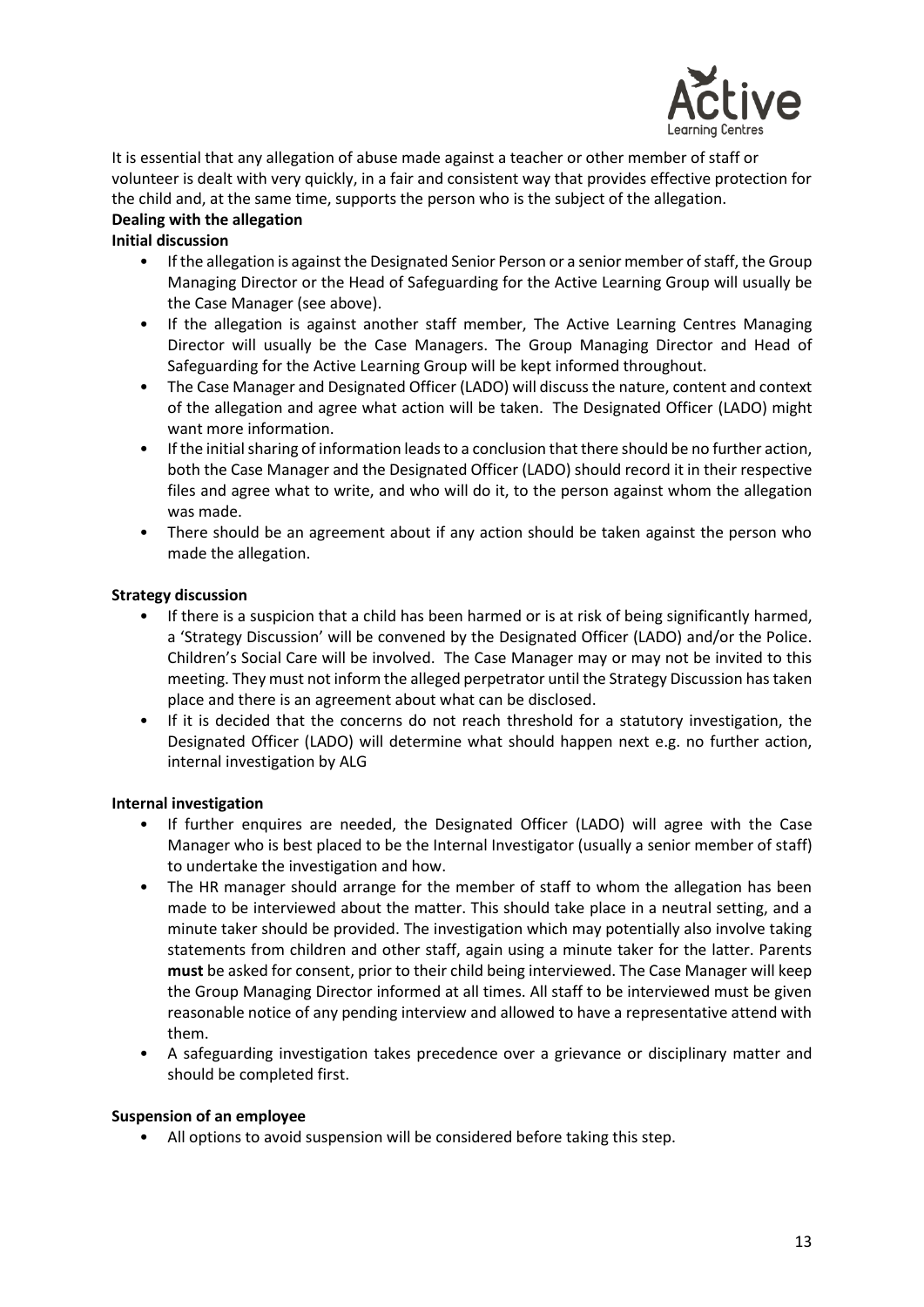

- Consideration should be given to the risk of harm and well-being of the child concerned. If the Case Manager is concerned about the welfare of other children in the community or the member of staff's family, the Designated Officer (LADO) should be notified.
- Suspension has to be agreed with the Group Managing Director. A member of staff should not be automatically suspended and all other options should be considered.
- The Case Manager should check the views of the Designated Officer (LADO), Social Care and the Police, as appropriate but ultimately it is the Group MD's decision
- Other considerations could include redeployment to supervised work with children, moving to a different organisation in the Active Learning Group.
- If the staff member is suspended, written confirmation should be sent within a working day setting out the reasons for the suspension. A named contact with their details should be given to provide support.
- The accused person will be advised to contact a colleague or friend for support.
- They will also be given information about the employee support service.
- The accused will be kept informed about the progress of their case.
- Social contact should not be prevented.
- The Case Manager should use their professional judgment and seek advice form the Designated Officer (LADO) about whether it is appropriate to inform parents and carers of the allegation, the progress of the case, or the outcome. If the decision is to share any information, parents must be made aware of the need for confidentiality.

**For all of the areas listed below if there is a child causing concern because they have been harmed or are at risk of significant harm, the matter should be discussed with the Centres' Designated Safeguarding Lead to agree an appropriate course of action. A record of the concern should be made on CPOMS with a note of the discussion and outcome with the Designated Safeguarding Lead; note times and dates.**

### Grooming

Grooming is the process by which an individual prepares a child, significant adults and the environment for abuse of this child. Children and young people can be groomed online or in the real world, by a stranger or by someone they know. Groomers may be of any gender identity or sexual orientation. They could be of any age, including another young person. Many children and young people do not understand that they have been groomed, or that what has happened is abuse. The signs that a child is being groomed are not always obvious. Groomers will also go to great lengths not to be identified.

Children may:

- have older boyfriends or girlfriends;
- have access to drugs and alcohol;
- display behavioural changes;
- present as suicidal, self/harming, feeling depressed, unworthy.

In older children, signs of grooming can easily be mistaken for 'normal' teenage behaviour, but you may notice unexplained changes in behaviour or personality, or inappropriate sexual behaviour for their age. See the [NSPCC website](https://www.nspcc.org.uk/preventing-abuse/keeping-children-safe/healthy-sexual-behaviour-children-young-people/) for further information about grooming.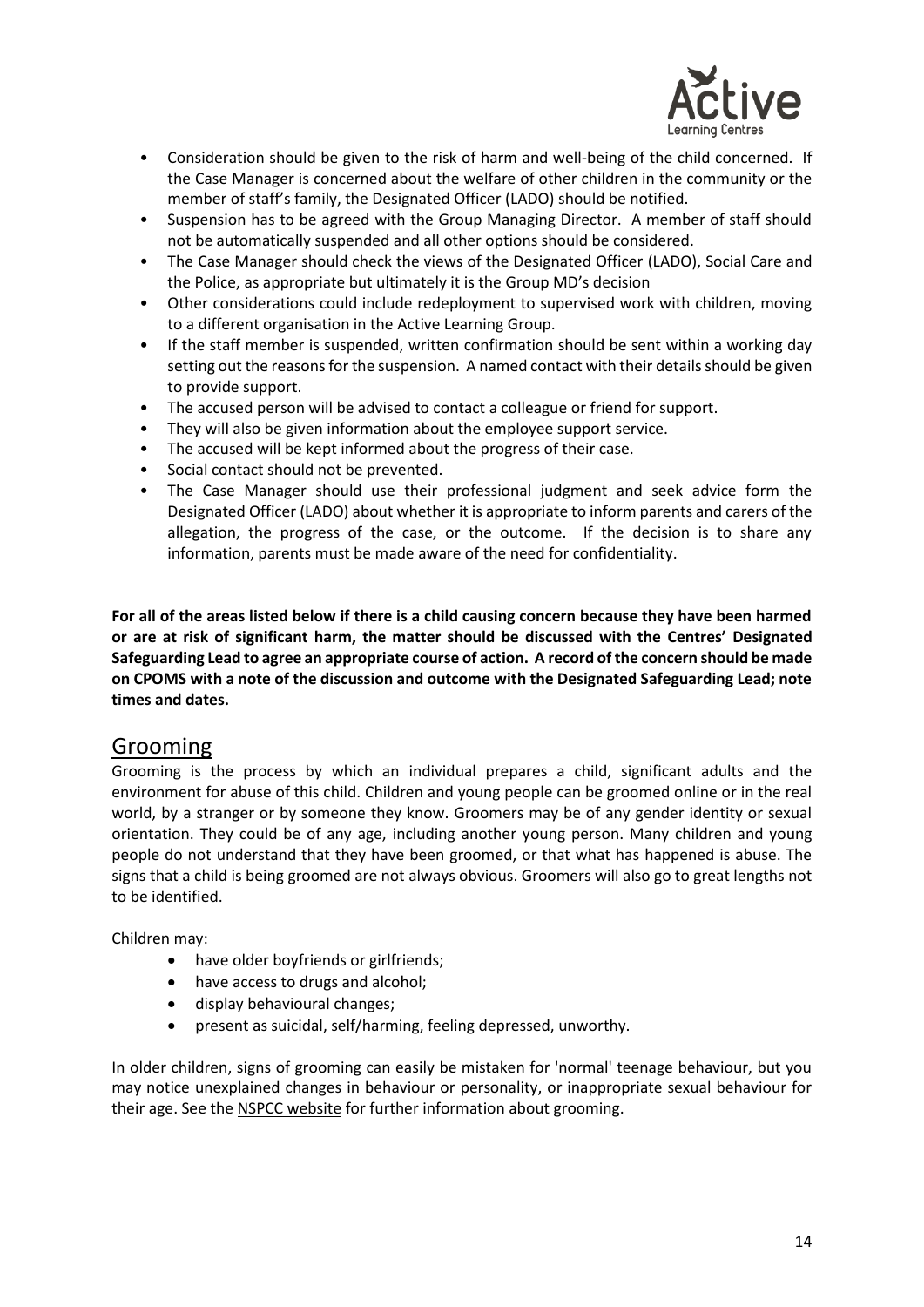

### Modus operandi of grooming

In order for staff to be aware of potential grooming, they should be aware of the typical behaviours displayed by abusers

- Target vulnerable victim: Perpetrators target victims who are vulnerable, isolated, insecure and/or have greater emotional needs.
- Gain victim's trust: Offenders may allow a child to do something (e.g. eat ice cream, stay up late, view pornography) which is not normally permitted by the child's parents or the school in order to foster secrecy.
- Gain the trust of others: Institutional offenders are often popular with children and parents, successfully grooming not only the victim but also other members of the victim's family and the community at large.
- Filling a need/becoming more important to the child: This can involve giving gifts, rewards, additional help or advice, favouritism, special attention and/or opportunities for special trips or outings.
- Isolating the child: The perpetrator may encourage dependency and subtly undermine the victim's other relationships with friends or family members.
- Sexualising the relationship: This can involve playful touches, tickling and hugs. It may involve adult jokes and innuendo or talking as if adults, for example about marital problems or conflicts.
- Maintaining control and secrecy: Offenders may use their professional position to make a child believe that they have no choice but to submit to the offender.

### **Contextual Safeguarding**

Contextual Safeguarding is an approach to understanding, and responding to, young people's experiences of significant harm beyond their families. It recognises that the different relationships that young people form in their neighbourhoods, schools and online can feature violence and abuse. Parents and carers have little influence over these contexts, and young people's experiences of extra-familial abuse can undermine parent-child relationships.

The contextual safeguarding approach says that children's social care practitioners, child protection systems and wider safeguarding partnerships need to engage with individuals and sectors who do have influence over/within extra-familial contexts, and recognise that assessment of, and intervention with, these spaces are a critical part of safeguarding practices. Contextual Safeguarding, therefore, expands the objectives of child protection systems in recognition that young people are vulnerable to abuse beyond their front doors.

See Annex B of KCSIE 2021 for more information.

### **Peer On Peer Abuse**

Staff should be aware that peers are capable of abusing their peers.

It is any form of physical, sexual, emotional, financial abuse or coercive control exercised between children in their relationships (intimate and non-intimate), friendships and wider peer groups. Different forms include but are not limited to serious bullying, cyberbullying, relationship abuse, domestic violence and abuse, child sexual exploitation, youth violence, harmful sexual behaviour, prejudice-based violence including, gender-based violence. Online peer-on-peer abuse e.g. sexting, online abuse, coercion, exploitation, peer-on-peer grooming, threatening language, distribution of sexualised content, and harassment. To protect children a "contextual safeguarding" approach (see below) is often taken which means safeguarding takes account of a child's experience of harm **outside**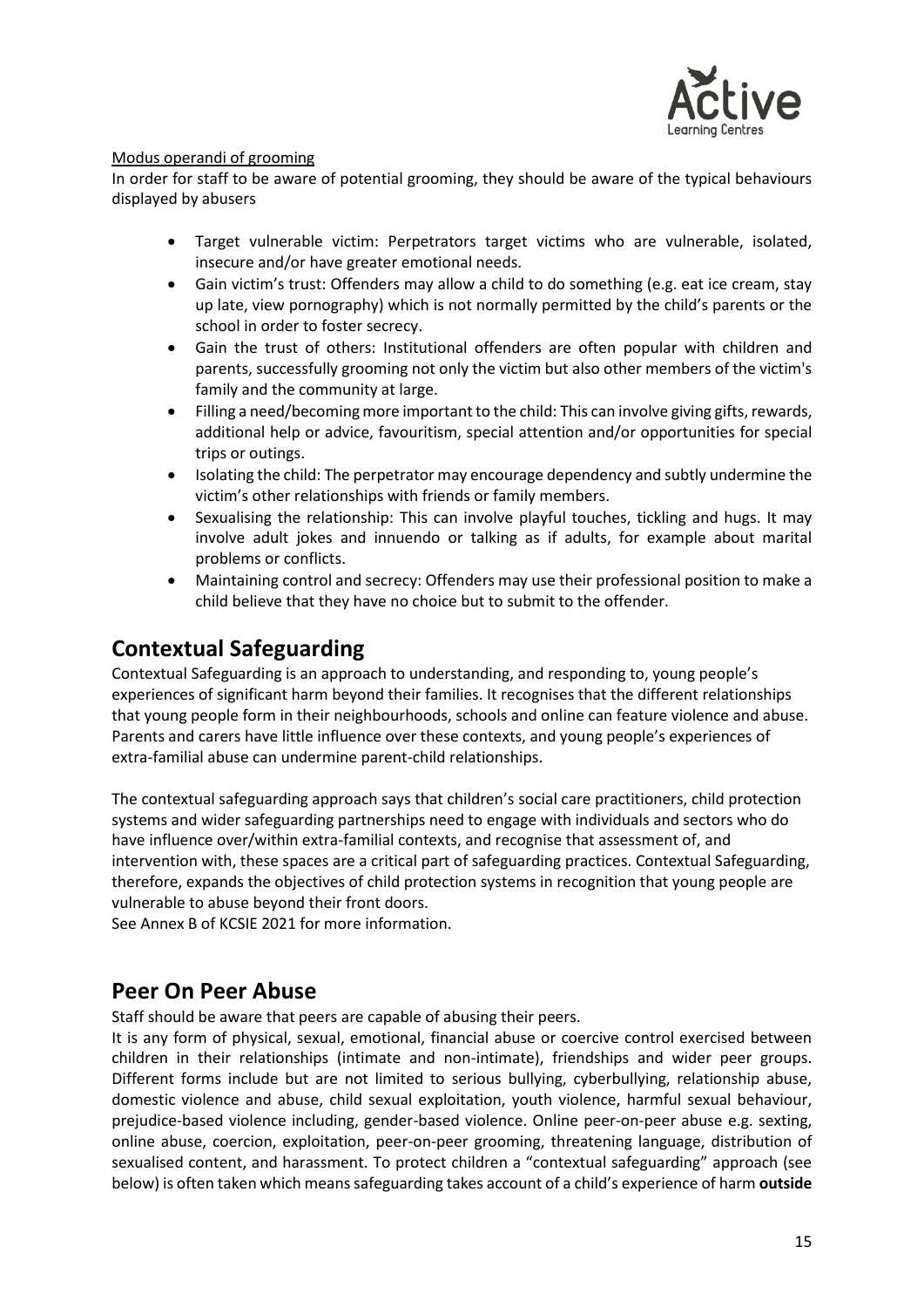

of their home e.g. with peers, in schools, in neighbourhoods or on-line which can affect their behaviour. We can adopt a contextual safeguarding approach by:

- Being aware of and seeking to understand the impact that these wider social contexts may be having on the children in our care.
- Creating a safe culture in the activity settings by, for example, discussing the implementation of policies and procedures that address peer-on-peer abuse and harmful attitudes.
- Promoting healthy relationships and attitudes to gender/ sexuality.
- Hotspot mapping to identify risky geographic areas on our properties and sites
- Training on potential bias and stereotyped assumptions
- Being alert to and monitoring changes in students' behaviour and/or attendance.

Recent research suggests that peer on peer abuse is one of the most common forms of abuse affecting children in the UK. For example, more than four in ten teenage schoolgirls aged between 13 and 17 in England have experienced sexual coercion (Barter et al 2015). Two thirds of contact sexual abuse experienced by children aged 17 or under was perpetrated by someone who was also aged 17 or under (Radford et al 2011) and over a third of young boys in England admitted to watching porn and having negative attitudes towards women (University of Bristol and University of Central Lancashire, 2015). All staff should understand, that even if there are no reports it does not mean it is not happening, it may be the case that it is just not being reported. Staff should therefore assume that peer on peer abuse is occurring and act accordingly.

#### **If peer of peer abuse is suspected**

- Report concerns verbally to the Centre's Designated Safeguarding Lead *without delay*
- A child is in immediate danger or at risk of harm a referral should be made by the DSL to Children's Social Care and /or the police immediately.
- A record should be made using CPOMS (Child Protection Online Monitoring System).

The Centre's Designated Safeguarding Lead, in collaboration with the Active Learning Group's Head of Safeguarding will make a decision about whether the behaviour might indicate abuse and whether there is the need to contact/make a referral to Social Care. Their discussion will agree the action e.g. first ensuring the safety and well-being of any child affected including the completion of a risk assessment, whether an investigation is needed, referral to other agencies e.g. the Police, where a crime might have been committed, or Children and Adolescent Mental Health Service (CAMHS) or a specialist team dealing with harmful sexual behaviour.

Be aware that:

- The abuse may indicate wider safeguarding concerns for the children.
- The victim and perpetrator are both at risk -although the perpetrator may pose a risk to other children, they may also be at risk themselves and have unmet needs.
- Power, consent and choices play a role, dependent on the child and the situation they could appear to be making choices whilst not consenting.
- Provide on-going support for the victim for their safety and address any unmet needs, monitor the child's well-being within the organisation, engage with the child's parents.
- Disciplinary action may be appropriate for the perpetrator as they have to take responsibility and realise the seriousness of their behaviour. It gives a message that such behaviour will not be tolerated, it ensures the future safety and well-being of the victim and other children. Permanent exclusion should be a last resort and used where it is required for the safety of the victim and other children.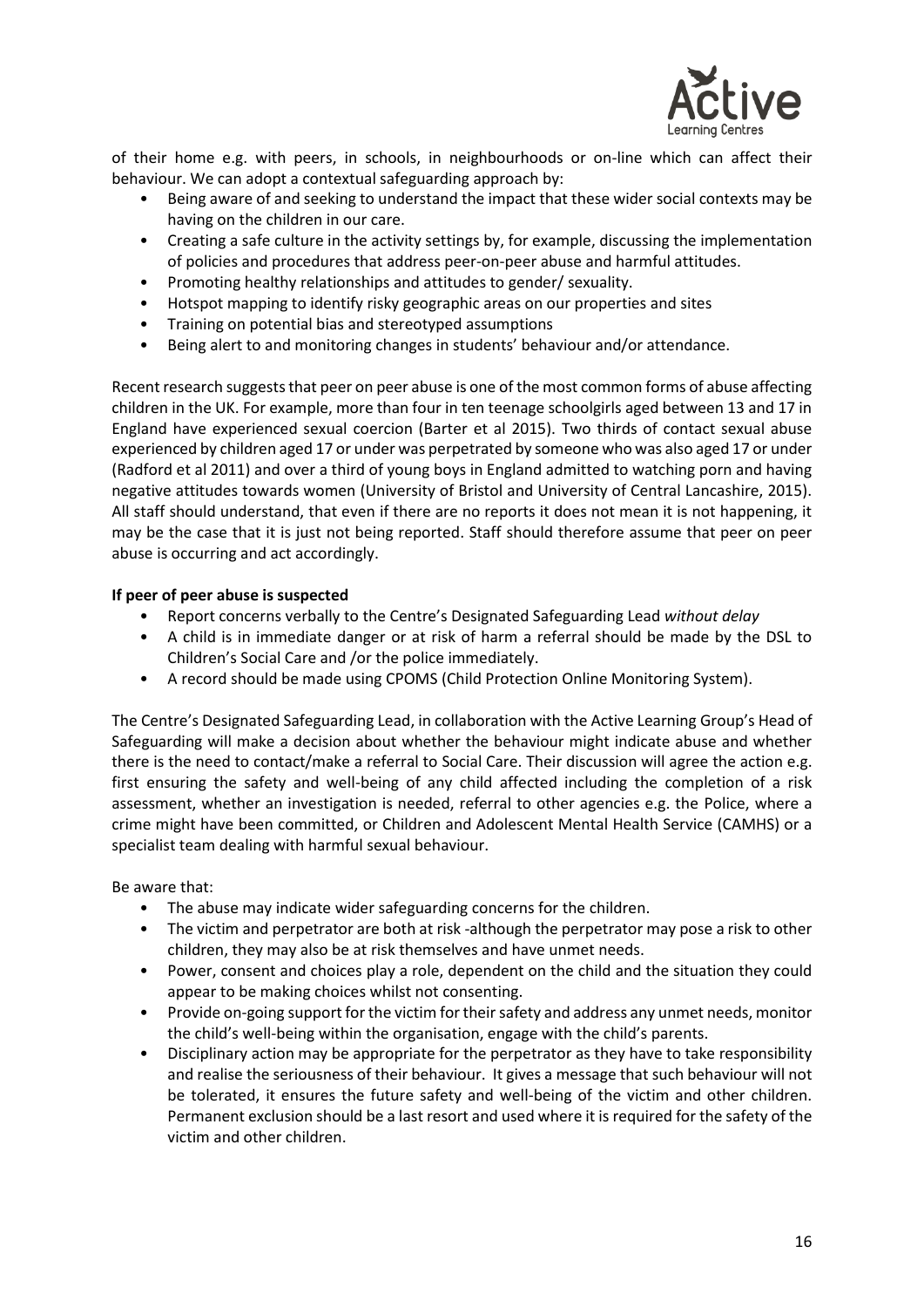

### **Sexual Violence and Sexual Harassment between Children**

Peer on peer abuse can *include* two specific forms, known as Sexual Violence and Sexual Harassment. Any response to these should fall within and be consistent with our safeguarding procedures.

Sexual Violence includes sexual offences which fall under the Sexual Offences Act 2003.

Sexual Harassment refers to 'unwanted conduct of a sexual nature'. This can occur online (including, but not limited to non-consensual sharing of images, making sexual comments on social media) and offline (including but not limited to making sexual comments, sexual taunting or 'jokes', and physical contact, for example, brushing against someone deliberately or interfering with their clothes).

Sexual Violence and Sexual Harassment can:

- occur between any two children, or a group of children against one individual or group;
- be perpetrated by a child of any age against a child of any age;
- be perpetrated by a child of any sexual orientation against a child of any sexual orientation;
- include behaviours that exist on an often-progressive continuum and may overlap; and/or
- be online and offline (physical or verbal).
- sexual violence and sexual harassment are not acceptable, will never be tolerated, and are not an inevitable part of growing up

#### Responding to incidents involving sexual violence and/or sexual harassment

At this stage, staff will generally inform parents or carers unless there are compelling reasons not to, for example, if informing a parent or carer is likely to put a child at additional risk. (KCSIE 2021). At Active Learning Centre's we do not accept or tolerate sexual violence and sexual harassment and we have clear systems on how to respond and report abuse. Based on having all of the information, the DSL/safeguarding team will take the appropriate action, taking into consideration consent, power, victims wishes, frequency, risk to others and risk of exploitation.

- 1. Internally through pastoral support and 'teachable moments'
- 2. Early Help referral to be completed by DSL to be considered
- 3. Where a child has been harmed, is at risk of harm, or is in immediate danger, schools should make a referral to local children's Social Care.
- 4. Where a criminal offence is likely to have occurred a Police report will be needed

### **Up skirting**

The Voyeurism Act 2019 states that "up skirting" is a criminal offence and typically refers to the taking of a photograph under someone's clothing without them knowing, with the intention of viewing their genitals or buttocks to obtain sexual gratification or to cause the victim humiliation, distress or alarm."

Children with special educational needs and those who are or are perceived to be lesbian, gay, bisexual or transgender are particularly vulnerable to this act.

### **Online Safety**

Technology often provides the platform that may facilitate harm. All staff should be aware of the unique risks aassociated with online safety, and that technology is a significant component in many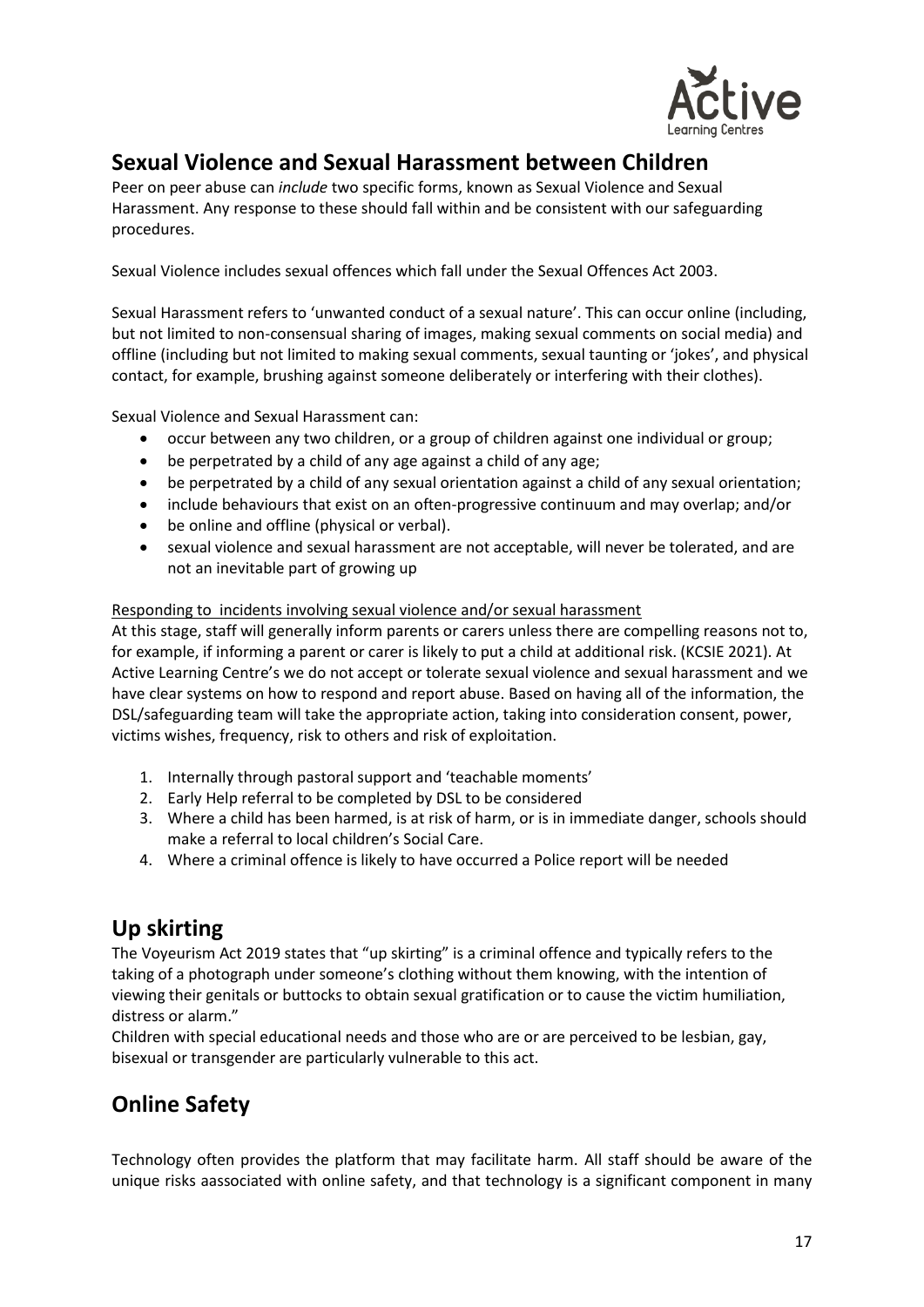

safeguarding and wellbeing issues. DSLs are responsible for overseeing online safety and should raise awareness in the staff group accordingly, including but not limited to, cyber-bullying, child sexual exploitation, radicalisation and sexual predation.

There are four main areas of risk:

**Content**: being exposed to illegal, inappropriate or harmful material.

**Contact**: being subjected to harmful online interaction with other users.

**Conduct**: personal online behaviour that increases the likelihood of (or causes) harm; for example, the making, sending and receiving of explicit images, or online bullying.

**Commercial**: risks such as online gambling, inappropriate advertising, phishing and or financial scams. If pupils, students or staff are at risk, please report it to the Anti-Phishing Working Group [\(https://apwg.org/\)](https://apwg.org/).

How do we manage online safety in our sites?

Children are not allowed to have their mobile phones on them during their time at Active Learning Centre sites. If staff become aware of an online safety issue this must be reported on CPOMS and to the parents.

All incidents involving the sharing of nudes/semi nude imagery/videos should be responded to in line with this policy. When an incident involving comes to a member of staff's attention:

- The incident should be referred to the DSL as soon as possible;
- The DSL should hold an initial review meeting with appropriate staff to obtain as much information as possible taking into consideration consent, power, victims wishes, ongoing risks, and risk of exploitation;
- There should be interviews with the children involved (if appropriate, seek advise);
- Parents of each child should be informed at an early stage and involved in the process unless there is good reason to believe that involving parents would put the child at greater risk of harm and jeopardise any police/social care investigation; and
- At any point in the process, if there is a concern that a child has been harmed or is at risk of harm, a referral should be made to Children's Social Care and/or the Police immediately.

Additional information to support is provided in Annex D of KCSIE (2021).

### **Tackling extremism and radicalisation**

#### **Definitions**

**Radicalisation:** A process by which someone adopts increasingly extreme political, social, or religious ideals and aspirations that reject or undermine the status quo, contemporary ideas and expressions of freedom of choice.

**Extremism:** Holding extreme political and religious views, the vocal or active opposition to the values of democracy, the rule of law (obeying the law), mutual respect and tolerance of different faiths, beliefs and those with no faith.

**Terrorism** is an action that endangers or causes serious violence to a person/people; causes serious damage to property; or seriously interferes or disrupts an electronic system. The use or threat must be designed to influence the government or to intimidate the public and is made for the purpose of advancing a political, religious or ideological cause.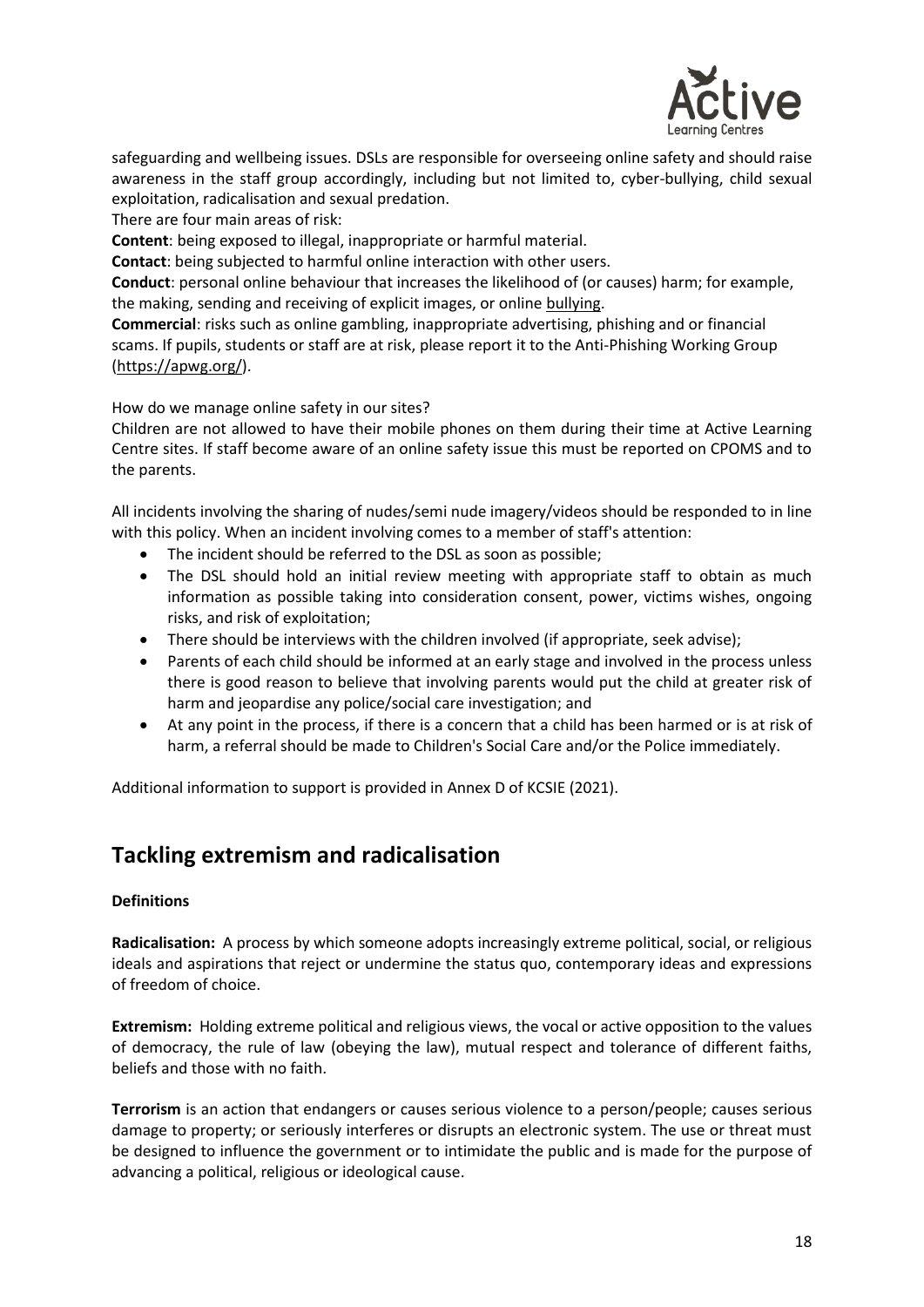

Children are vulnerable to extremist ideology and radicalisation. Education providers, including but not exhaustive of schools and colleges, are subject to a duty under section 26 of the Counter Terrorism and Security Act 2015, in the exercise of their functions, to have "due regard to the need to prevent people from being drawn into terrorism". This duty is known as the Prevent duty. For more information, please see the Preventing Extremism and Radicalisation Policy and Annex A of KCSIE 2021. **All** children and young people are vulnerable to extremist ideology and radicalisation.

### **Indicators of radicalisation or extremism**

- Behaviour becoming more centred on extreme ideologies
- Loss of interest in friends and activities not associated with the extreme ideology, group or cause
- Changing their personal appearance to align with the extreme ideology, group or cause
- Possession of materials or symbols associated with the extreme ideology, group or cause
- Attempts to recruit others to the extreme ideology, group or cause
- Communication with others that suggest an affiliation with an extreme ideology, group or cause
- Using insulting or derogatory language about another extreme ideology, group or cause
- An increase in prejudice-related incidents committed by the individual for example
- $\triangleright$  physical or verbal assault
- $\triangleright$  provocative behaviour
- $\triangleright$  damage to property
- $\triangleright$  derogatory name calling
- $\triangleright$  possession of prejudice-related material
- $\triangleright$  refusal to cooperate
- $\triangleright$  supporting violence towards others

To safeguard against this all staff will

- Have an understanding of radicalisation and extremism.
- Complete the free government Prevent Awareness Training every two years.
- Be constantly vigilant to signs of radicalisation
- Be informed about issues affecting the local area and society by their Prevent Officer.
- Respond quickly when issues arise.
- Help children to understand the dangers of radicalisation and exposure to extremist views including knowing how to be resilient against them and what to do if they are experiencing them.
- Inform parents of this approach to keep children safe from harm.
- Suspend "professional disbelief" that radicalisation "could not happen here" and adopt a "professional inquisitive" approach.
- Be confident to challenge views and intervene as early as possible to safeguard children.

#### **Procedure**

- Discuss any concerns about a child with the Centres' Designated Safeguarding Lead who, with the member of staff, will agree a course of action which could include referral to the Local Prevent Referral Team.
- A member of staff who does not agree with the decision and does not feel comfortable talking with their line manager can contact the Local Prevent Referral Team directly (see contact list) or use the whistleblowing policy.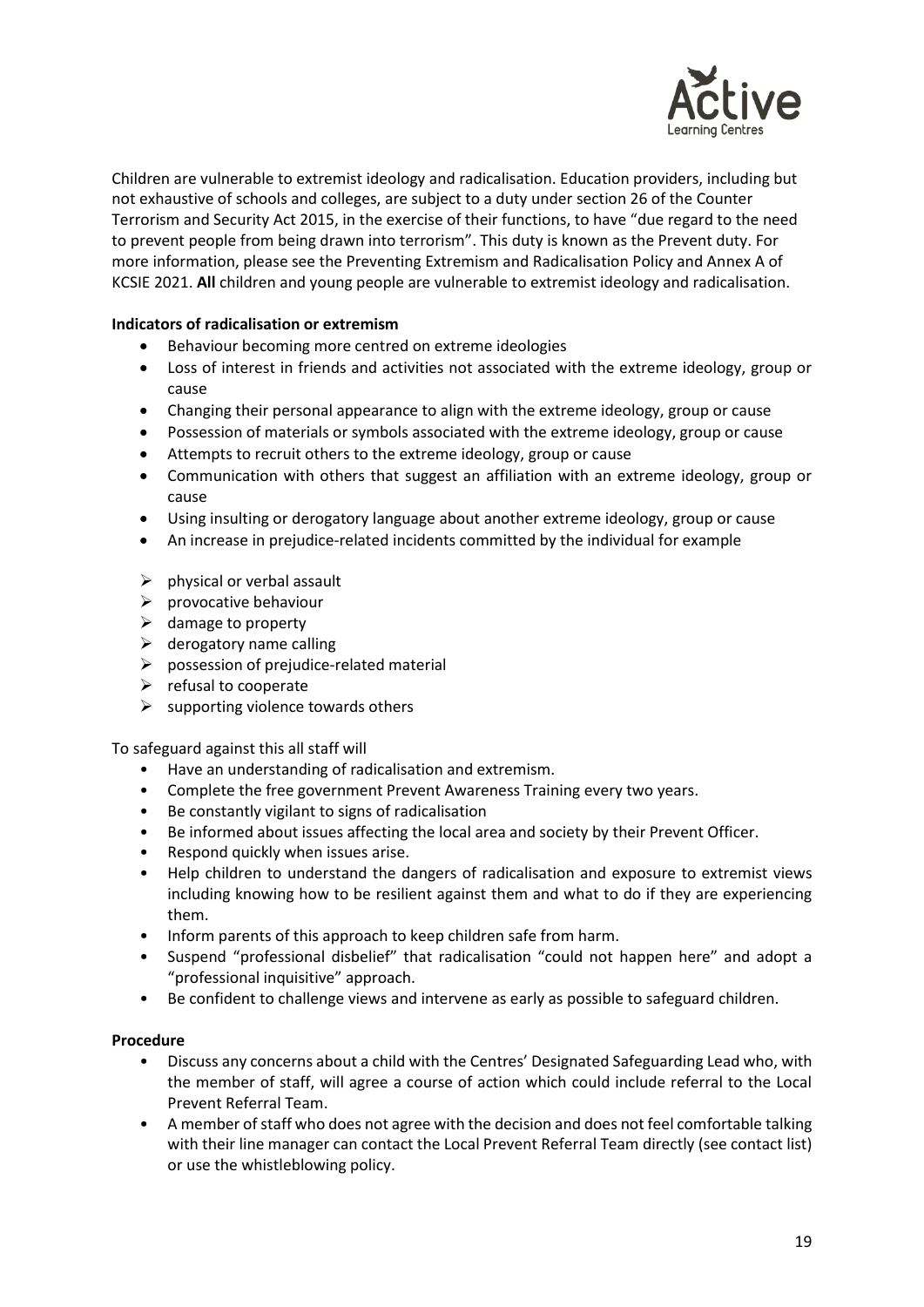

### **Child sexual exploitation (CSE)**

### **Definition**

**Child sexual exploitation** is a form of child sexual abuse where an individual or group takes advantage of an imbalance in power to exploit the child

- Children may be exploited by an individual, several individuals working as an organised group, or by a gang.
- Grooming is the process of 'preparing' a child or young person for a sexual purpose.
- Grooming is often slow and subtle, continuing for several weeks or months and lulling the child or young person into a false sense of security. It always involves manipulation and deceit.
- Two types of grooming are recognised: street grooming which occurs in the community, and online grooming using technology including the internet and mobile telephones.
- By the time a child or young person realises that they are not having a 'real' relationship they have probably been seriously abused sexually, physically and psychologically. They will probably have withdrawn from family and friends and there will be a threat of distribution of indecent images of them to their family. Some children may have developed substance addictions as a coping strategy or because they have been given substances during their exploitation.

### **Child Criminal Exploitation (CCE) and Serious Violence**

### **Definition**

- where an individual or group takes advantage of an imbalance of power to coerce, control, manipulate or deceive a child into any criminal activity (a) in exchange for something the victim needs or wants, and/or (b) for the financial or other advantage of the perpetrator or facilitator and/or (c) through violence or the threat of violence.
- The victim may have been criminally exploited even if the activity appears consensual. CCE does not always involve physical contact; it can also occur through the use of technology. CCE can include children being forced to work in cannabis factories, forced to shoplift or pickpocket, or to threaten other young people. CCE also involves children and young people being coerced into moving drugs or money across the country; this is commonly referred to a County Lines.
- County Lines usually occurs through engaging children into gangs and using them to carry money or drugs from urban areas to suburban and rural areas, market and seaside towns. Further information on the signs of a child's involvement in county lines is available in guidance published by the Home Office

### **Procedure for CSE, CCE and Serious Violence**

Staff will:

- All staff have had safeguarding training including information on sexual exploitation and grooming
- Help parents to understand any issues raised
- Contribute to inter-agency safeguarding and child protection arrangements
- Promote healthy and safe relationships
- Discuss concerns with the Estate Designated Safeguarding Lead and agree a course of action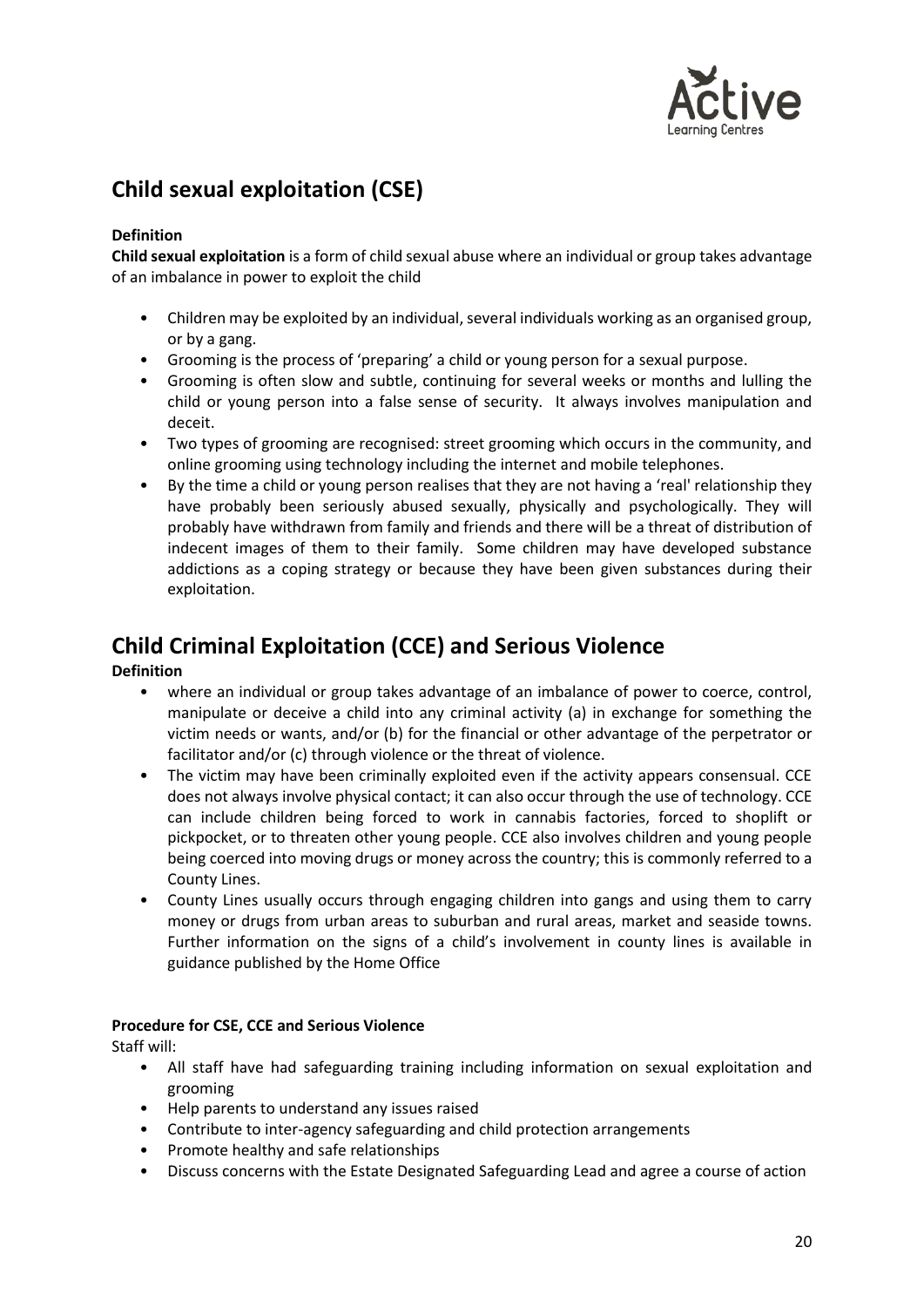

• Record all concerns on CPOMS

### **Sexually active youth**

In law, a child is a person under the age of 18. Not all sexual activity involving a child is criminal, nor is it always abusive. Sexual activity involving a child **under** 13 is *always* a criminal offence and Active Learning Centres will always refer such concerns to the Police.

**Procedure:** Report your concerns to your Centres' Designated Safeguarding Lead who will use their professional judgement, and seek advice from the Active Learning Group's Head of Safeguarding to determine whether a concern about sexual activity involving a child **over** the age of 13 is exploitative or abusive, and whether the matter should be referred to Social Care or the Police.

### **Female Genital mutilation (FGM)**

A child who has undergone FGM should **always** be seen as a child protection issue.

**Definition**: "Female Genital Mutilation (FGM) comprises of all procedures involving partial or total removal of the external female genitalia or other injury to the female genital organs whether for cultural or non-therapeutic reasons."

The UK Government has written advice and guidance on FGM that states:

"FGM is considered child abuse in the UK and a grave violation of the human rights of girls and women. In all circumstances where FGM is practised on a child it is a violation of the child's right to life, their right to their bodily integrity, as well as their right to health. The UK Government has signed a number of international human rights laws against FGM, including the Convention on the Rights of the Child." "Girls are at particular risk of FGM during school summer holidays. This is the time when families may take their children abroad for the procedure. Many girls may not be aware that they may be at risk of undergoing FGM."

*It is the law that any 'teacher' in the UK reports known acts of FGM (or has evidence to suggest that FGM is likely to occur) to the Police via 101.*

### **Indications that FGM has taken place**

- Prolonged absence from camp with noticeable change in behaviour, especially after a return from holiday.
- Spending long periods of time away from the sessions during the day e.g. extended toilet breaks.
- Discomfort on return from toilets, sitting, or changing clothes
- Not visiting the toilet
- Talk of a significant family event, often involving only the female members of the family

#### **Indications that a child is at risk of FGM**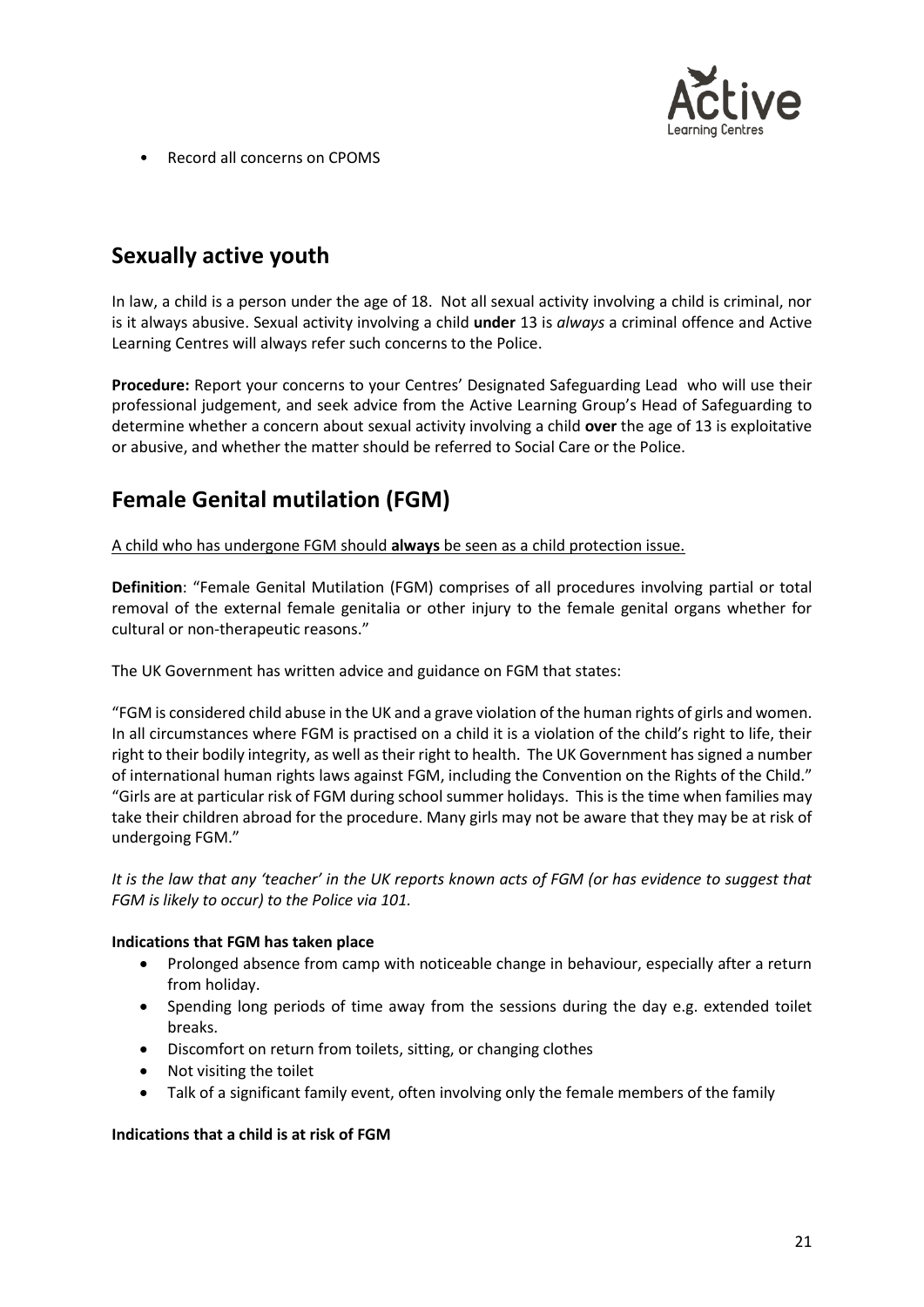

- The family comes from a community that is known to practice FGM, especially if there are elderly women present.
- In conversation a child may talk about FGM.
- A child may express anxiety (or excitement) about a special ceremony.
- The child may talk or have anxieties about forthcoming holidays to their country of origin.
- Parents or guardians may comment on overseas travel.
- If a girl has already undergone FGM and it comes to the attention of any professional, consideration needs to be given to any Child Protection implications e.g. for younger siblings, extended family members and a referral should be made to the Designated Safeguarding Lead who will decide on the most appropriate course of action.

#### **Procedure**

- All staff to undertake free government/other FGM training every two years.
- Take proactive action to protect and prevent girls from being forced to undertake FGM.
- Have a robust attendance policy and identify any unexplained absences from lessons and sessions.
- Staff should report any concerns to the Centres' Designated Safeguarding Lead who will seek advice from Children's Social Care and the Police via 101
- Record all intervention accurately on CPOMS (Child Protection Online Monitoring System).

### **Emotional Wellbeing and Mental Health**

Where children have suffered abuse and neglect, or other potentially traumatic adverse childhood experiences, this can have a lasting impact throughout childhood, adolescence and into adulthood. It is key that staff are aware of how these children's experiences, can impact on their mental health, behaviour and education.

All staff should also be aware that deteriorating emotional wellbeing and escalation of mental health problems can, in some cases, be an indicator that a child has suffered or is at risk of suffering abuse, neglect or exploitation. Please note, however, only appropriately trained health professionals should attempt to make a diagnosis of a mental health problem.

Staff, however, are well placed to observe children day-to-day and identify those whose behaviour suggests that they may be experiencing a mental health problem or be at risk of developing one. If staff have a mental health concern about a child that is also a safeguarding concern, immediate action should be taken, following their this policy and speaking to the Centre's Designated Safeguarding Lead.

The Department of Education has published advice and guidance on Preventing and Tackling Bullying, and Mental Health and Behaviour in Schools. In addition, Public Health England has produced a range of resources to support staff to promote positive health, wellbeing and resilience among young people including its guidance, Promoting Children and Young People's Emotional Health and Wellbeing. Its resources include social media, forming positive relationships, smoking and alcohol.

Whilst all children should be protected, it is important that staff recognise that some groups of children are potentially at greater risk of harm (including online harm). For example, this vulnerable group includes, but is not limited to: those children with Special Educational Needs, young carers,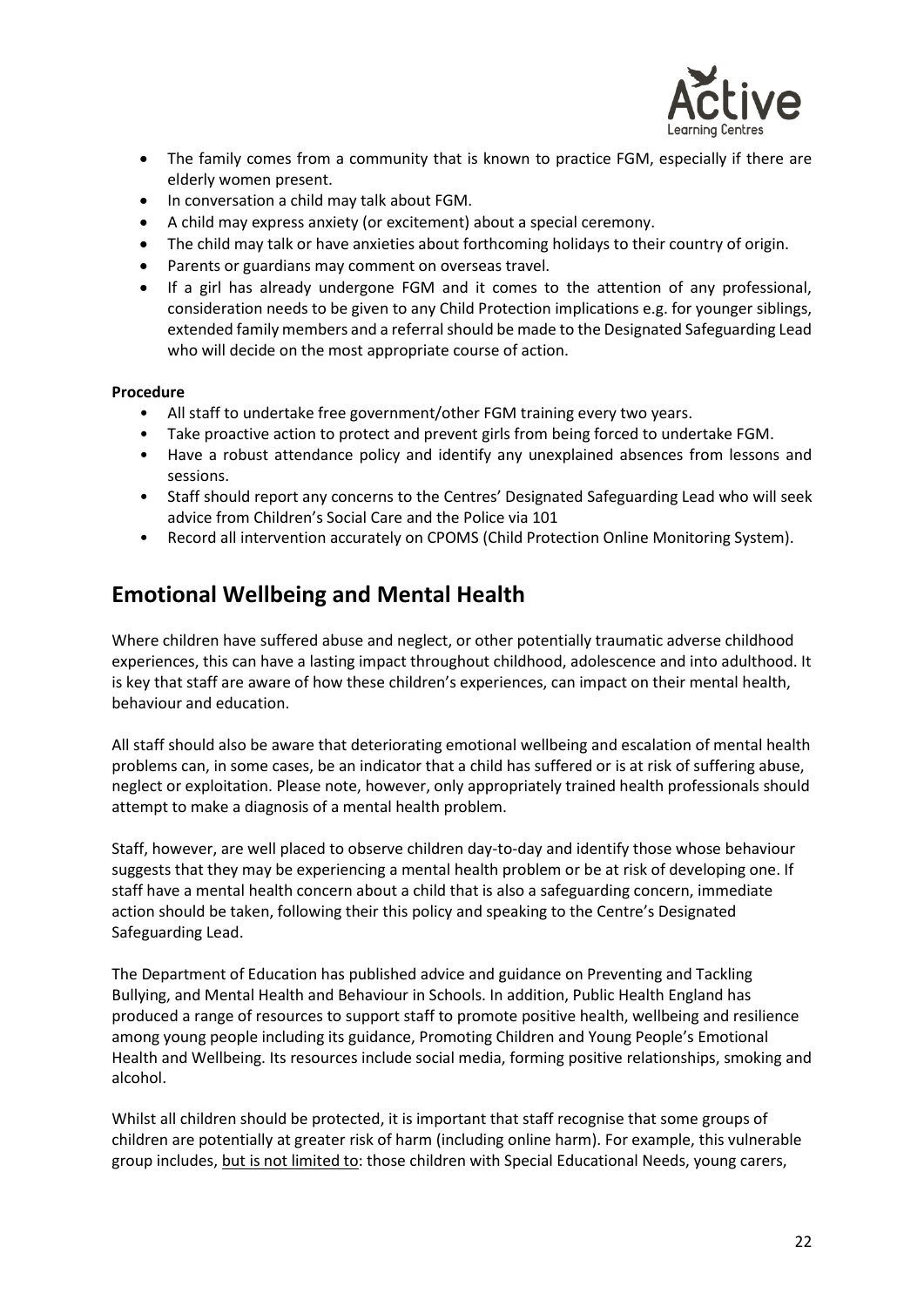

those with a parent in prison, those identifying as LGBTQ+, and those living in homes characterised by domestic abuse and/or parental acrimony.

### **Self-harm**

### **Definition**

- It is behaviour in which deliberate harm is caused to one's own body. There is a higher incidence amongst children with special educational needs.
- It can happen when a child is dealing with difficult experiences and emotions e.g. being bullied, difficult relationships with family or friends, experiencing depression or anxiety, having low self-esteem, experiencing some form of abuse. They harm themselves as a way of coping and relieving tension. Examples include cutting, picking skin, swallowing inedible objects or hazardous substances, taking an overdose of drugs, burning or scolding, hairpulling, hitting parts of the body. It can also include eating disorders and excessive physical activity.
- Factors relating to the individual (depression, low self-esteem, substance abuse), their family (unreasonable expectations, abuse, parental relationships), their social situation (difficulty socialising, loneliness, being bullied), can contribute to making a child self-harming.

**Indications that self-harm has taken place** should be taken seriously and could include:

- Becoming withdrawn
- Wearing long sleeves during warm weather
- Avoiding friends and family
- Lower academic attainment
- Unexplained cuts, bruises, burns
- Changes in clothing
- Abuse of substances
- Changes in eating or sleeping habits
- Changes in behaviour and mood
- Expressing feelings of failure
- Talking about self-harm and suicide

#### **Procedure**

Maintain a supportive and open attitude, regardless of how you might feel about what you are hearing or seeing. Be non-judgmental. The fact that the child is talking to you shows that they are courageous and trust you.

Do not promise to keep what you are being told confidential.

Report the incident to the Centres' Designated Safeguarding Lead who will decide the best course of action which may include:

- the immediate safety of the child is of paramount importance; if they are acutely distressed, ensure that they are safe and that an adult remains with them at all times.
- if a child has self-harmed whilst on an activity, a first aider should be called immediately.
- arranging professional assistance if needed e.g. nurse, doctor, social care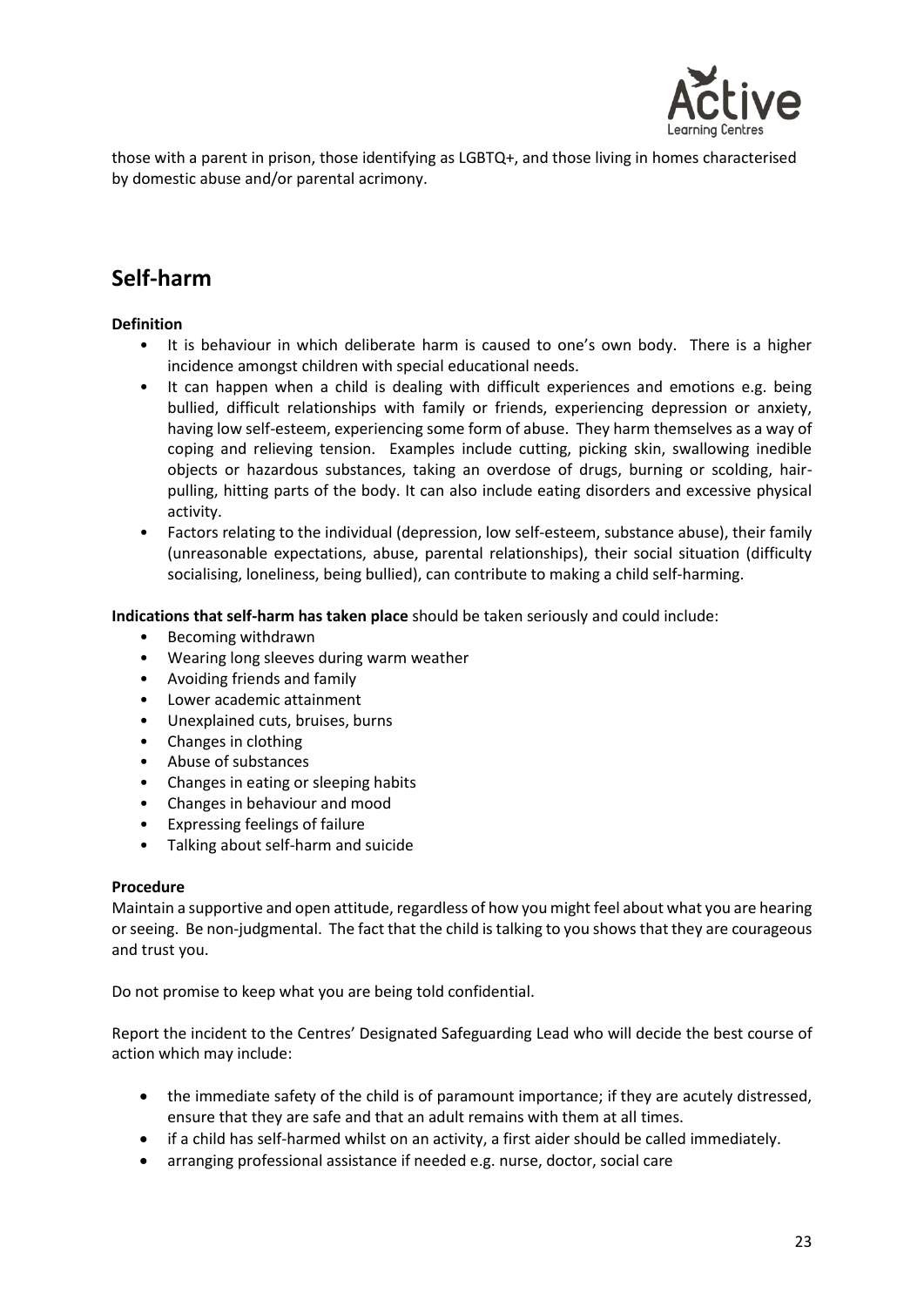

- informing the parents of what has occurred unless to do so will heighten the risk of harm to the child, or the child escalating their self-harm (always seek advice)
- removing the child from activities if remaining on site would cause them more distress.
- recording on CPOMS noting what the child said, any concerns, dates and times, details of who was informed and what action was taken alerting the Managing Director and Active Learning Group Head Of Safeguarding.
- offering emotional support to the peer group, if they have been affected, as appropriate.
- A Risk Assessment should be put in place for any child attending who is currently self-harming or has a recent history of self-harming (seek advice from the Head of Safeguarding for Active Learning Group)
- A Risk Assessment should be put in place for any child attending who is currently communicating suicidal ideation or has a recent history of suicidal ideation (seek advice from the Head of Safeguarding for Active Learning Group)

### **Private fostering**

A private fostering arrangement is one where a child (under 16 years or under 18 years if they have a disability) is privately (without involvement of the local authority) cared for by someone other than a parent or close relative (grandparent, sister/brother, aunt/uncle, step-parents, half siblings) expected to last for more than 28 days. Close relatives do not include great grandparents, great aunts/uncles or cousins. There is a duty on the parent of the child to inform the local authority if they are entering into a private fostering arrangement. However, if you become aware of a family situation that appears to be a private fostering arrangement, then have a discussion with the parents/carers/child and seek information. Notify them of their duty.

Active Learning Centres adheres to the Private Fostering Act. Children in such settings may be particularly vulnerable, and so care and attention must be taken. Where there is reasonable cause to believe they have suffered or likely to suffer significant harm a referral must be made to Children's Social Care.

### *Why does your Local Authority Children's Services need to know?*

By law, the Local Authority must be informed about all private fostering situations. The child's parents, private foster carers and anyone else involved in the arrangement or who becomes aware of the arrangement, e.g. guardianship agencies, schools or health professionals are legally required to inform Children's Services. Children's Services have a legal duty to make sure all private fostering arrangements are safe for the child. Once informed of the arrangement, they will check the suitability of private foster carers, make regular visits to the child and ensure advice, help and support is available when needed.

### Timescales for informing the Local Authority?

The child is not yet living with the private foster carers Within 6 weeks - beforehand The child will move in with the private foster carers within 6 weeks - immediately The child is already living with the private foster carers – immediately.

### **Whistleblowing**

Active Learning Centres is committed to the highest standard of openness, inclusiveness and accountability. Once you have passed on any concerns to the Centres Designated Safeguarding Lead, and if you are unhappy with how it is being dealt with please speak with your line manager in the first instance so that your concerns can be addressed.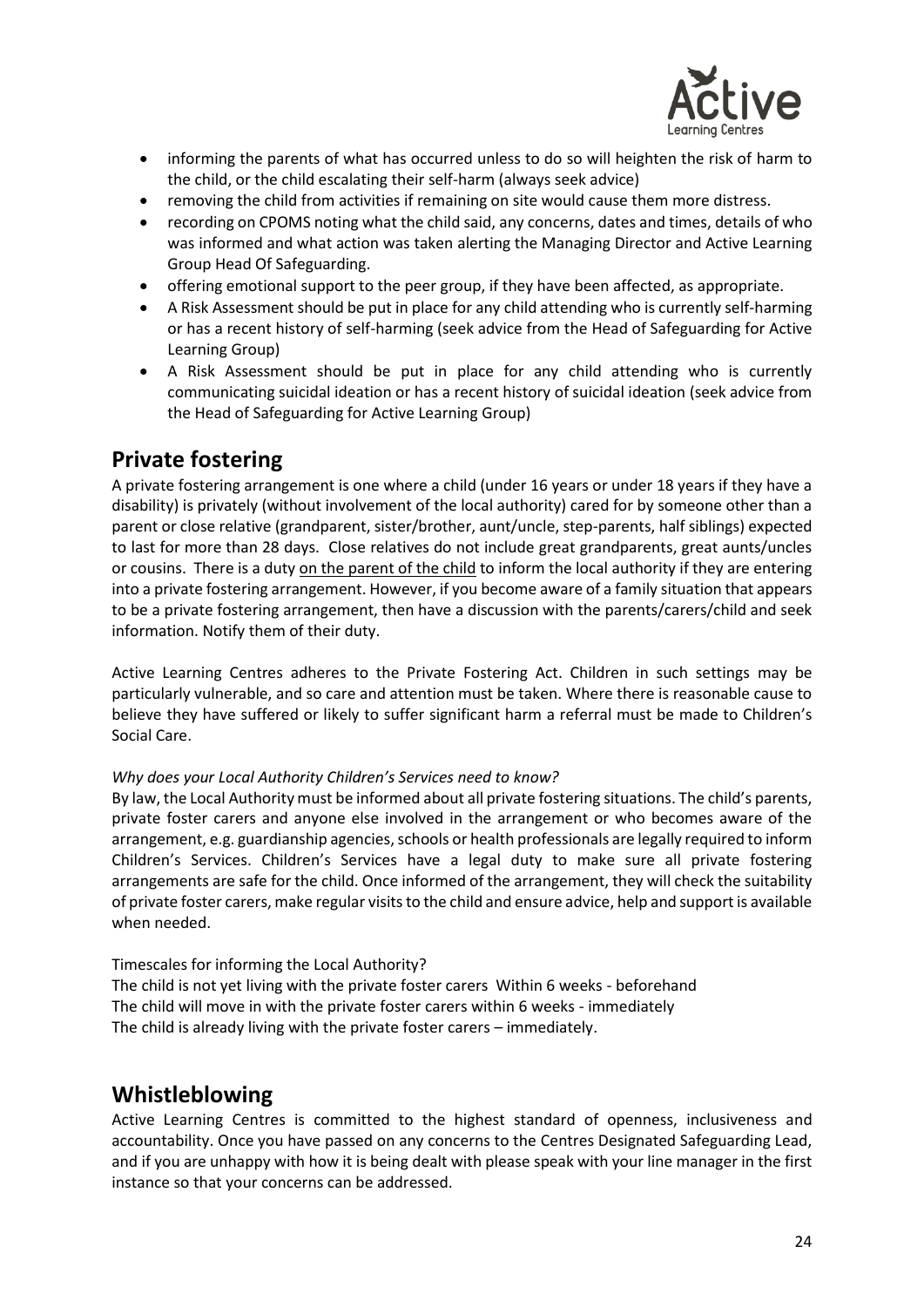

If you are still unhappy you should contact the Active Learning Group's Head of Safeguarding via natasha.keating@activelearninggroup.co.uk and if you are still unhappy you should contact, the Consultant Safeguarding Adviser for ALG – Alison Barnett vi[a alison.barnett@cognita.com.](mailto:alison.barnett@cognita.com) You do not have to carry worries on your own.

Please see our Whistleblowing Policy for more information.

### **APPENDICES**

### **Designated Safeguarding Lead**

**Purpose of role**

- Ensure that child protection and safeguarding policies are in place, clearly laid out and accessible to staff, parents and guardians.
- Ensure that all staff, children, parents and guardians are familiar with and understand all aspects of the Bushcraft safeguarding provision.
- Ensure that the camps operate in line with, and staff are updated with, all safeguarding legislation and that information, support and resources on the topic of child protection and safeguarding are accessible to staff, parents and guardian.
- Be a personal advisor to all staff, children, parents and guardians and promote their role to ensure that everyone knows who they are and how to contact them.
- Be the first point of contact for any staff, children, parents and guardians who have concerns about a child's welfare.
- Attend and/or contribute to child protection conferences.
- Refer concerns to the relevant agencies, as required, and dependent on the specific circumstances.
- Use their specialist skills and training in child protection to support the identification of possible abuse/neglect/extremism/terrorism and decide on the most appropriate action".
- Ensure that all staff are taking responsibility and follow the correct procedure for safeguarding the children in the care of Bushcraft.

### **Definitions**

### **Types of abuse and possible indicators**

The term 'abuse' is often used as an umbrella term. All staff should be aware of indicators of abuse and neglect so that they are able to identify cases of children who may be in need of help or protection. Abuse and safeguarding issues are rarely standalone events that can be covered by one definition or label. In most cases, multiple issues will overlap with one another.



#### **Neglect**

The persistent failure to meet a child's basic physical and psychological needs which is likely to result in serious impairments to their health and development. This may involve a parent or carer failing to provide food, shelter, clothing or a failure to protect from physical harm or danger or allow access to medical treatment. (Keeping Children Safe in Education, Updated September 2021) Obvious signs of lack of care including: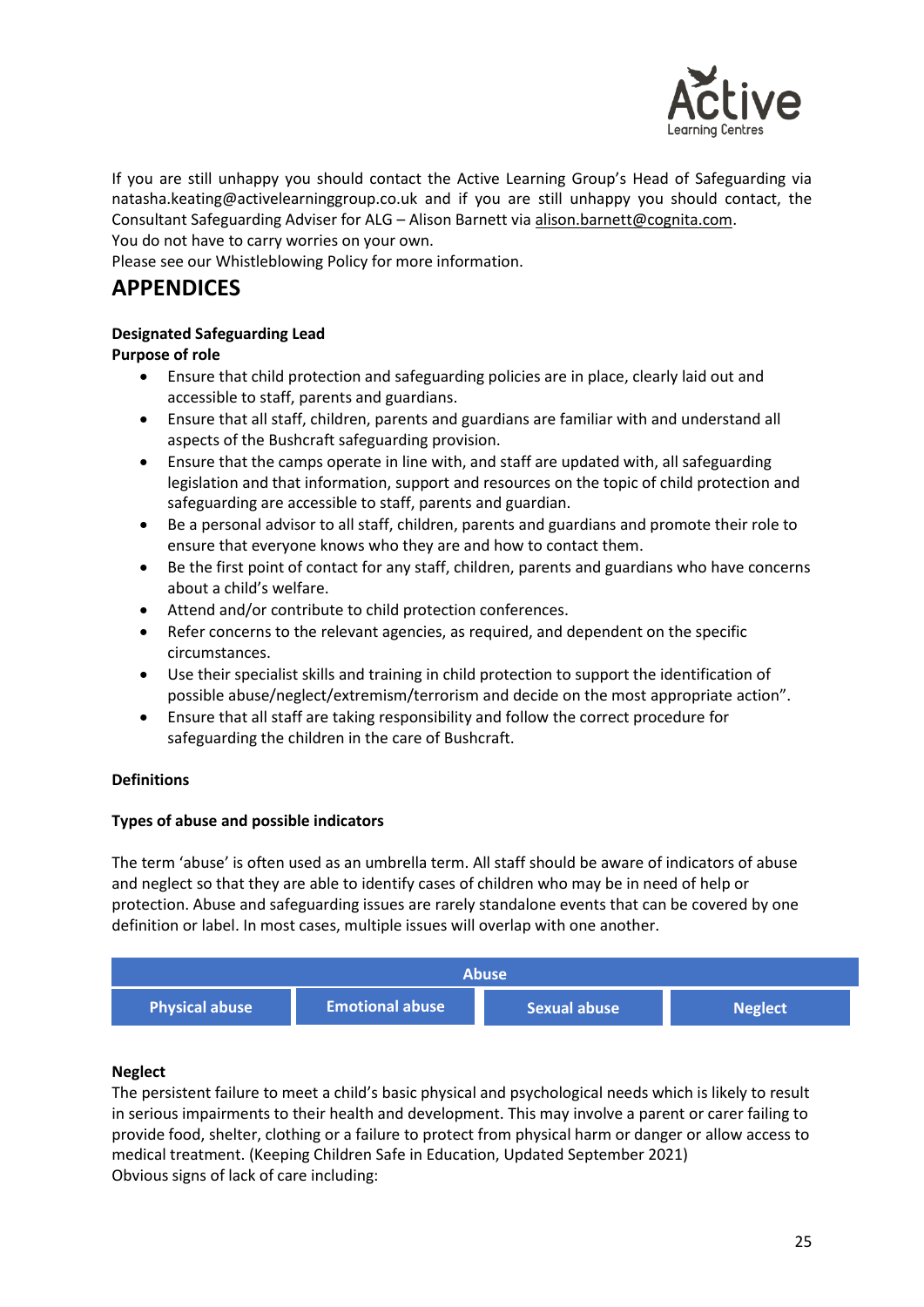

- Problems with personal hygiene
- Constant hunger
- Inadequate clothing
- Poor relationship with peers
- Emaciation
- Untreated medical problems
- Repetitive discipline issues, lateness, compulsive stealing

### **Physical Abuse**

Actual or likely physical injury or failure to prevent physical injury or suffering to a child including hitting, shaking, throwing, poisoning, burning or scalding, drowning, suffocating or otherwise causing physical harm to a child. Physical harm may also be caused when a parent or carer fabricates the symptoms of, or deliberately induces, illness in a child. (Keeping Children Safe in Education, Updated September 2021)

- Physical signs do not tally with the given account of the occurrence
- Conflicting /unrealistic explanations of the cause
- Repeated injuries
- Bruising in unusual places
- Symmetry in injuries
- Delay in reporting or seeking medical advice.
- Unexpected covering up (e.g. long sleeves when previously short –sleeves were worn)
- Reluctance to take part in activities requiring exposing body, e.g. swimming or some sports

### **Sexual Abuse**

Involves forcing or enticing a child or young person to take part in sexual activities, not necessarily involving a high level of violence, whether or not the child is aware of what is happening. The activities may involve physical contact, including assault by penetration or non-penetrative acts. May also include non-contact activities, such as involving children in looking at, or in the production of, sexual images, watching sexual activities, encouraging children to behave in sexually inappropriate ways, or grooming a child in preparation for abuse (including via the internet). Sexual abuse is not solely perpetrated by adult males. Women can also commit acts of sexual abuse, as can other children. (Keeping Children Safe in Education, Updated September 2021)

- Sudden changes in behaviour
- Displays of affection which are sexual and age inappropriate
- Tendency to cling or need constant reassurance
- Tendency to cry easily
- Regression to younger behaviour (thumb sucking, acting like a baby etc)
- Unexplained gifts or money
- Wetting/soiling day or night

### **Emotional Abuse**

The persistent emotional maltreatment of a child such as to cause severe and persistent adverse effects on the child's emotional development. It may involve conveying to a child that they are worthless or unloved, inadequate, or valued only insofar as they meet the needs of another person. It may include not giving the child opportunities to express their views, deliberately silencing them or 'making fun' of what they say or how they communicate. It may feature age or developmentally inappropriate expectations being imposed on children. These may include interactions that are beyond a child's developmental capability, as well as overprotection and limitation of exploration and learning, or preventing the child participating in normal social interaction. It may involve seeing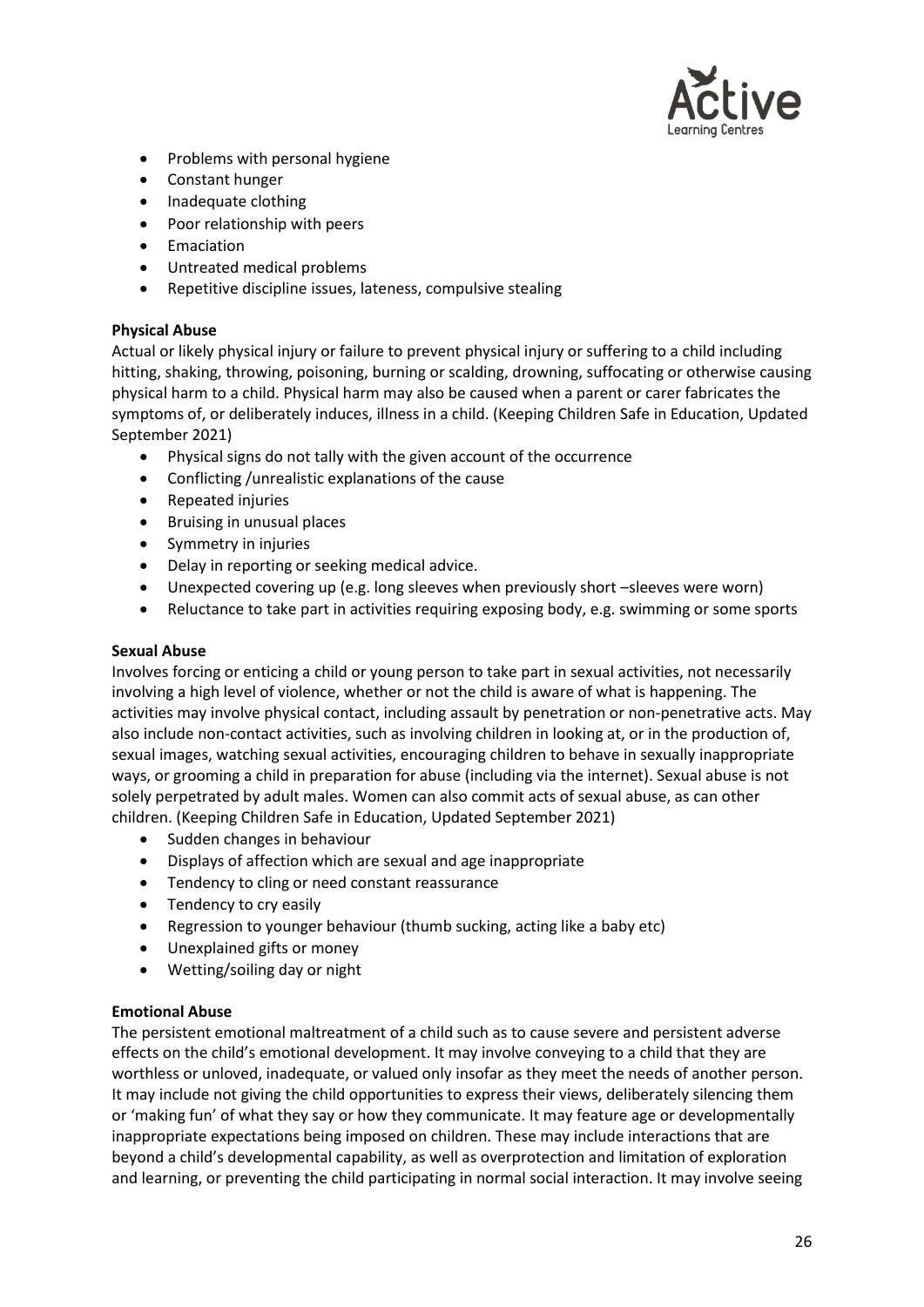

or hearing the ill-treatment of another. It may involve serious bullying (including cyber bullying), causing children frequently to feel frightened or in danger, or the exploitation or corruption of children. Some level of emotional abuse is involved in all types of maltreatment of a child, though it may occur alone. For the first time children are legally defined as victims of domestic abuse if related to the people involved, or witness/hear, or if they experience effects of the abuse. (Keeping Children Safe in Education, Updated September 2021)

- Rejection
- Low self-esteem
- Being withdrawn/ isolation
- Rocking, hair twisting, thumb sucking
- Child being blamed for actions of adults
- Child being used as a carer for younger siblings
- Affection and basic emotional care giving/warmth persistently absent or withheld
- Being angry and aggressive
- Swinging between withdrawn and angry/aggressive in short space of time
- Self-harm (in extreme cases)

#### **Term**

#### **Children In Need (CIN) (section 17 of the Children Act 1989;2004)**

- They are unlikely to have the opportunity to achieve or maintain a reasonable standard of health or development without provision of services from the local authority.
- Their health or development is likely to be significantly impaired without the provision of services from the local authority.
- They have a disability. They may be blind, deaf or dumb, have a mental health disorder, permanent illness or injury or a congenital deformity.
- Children in Need may have special educational needs and disabilities, be asylum seekers, be young carers, have committed a crime, have parents in prison.
- If a child is subject to a CIN plan by Social Care, a copy of this plan and the name of the allocated Social Worker should be obtained, prior to the child attending sessions

#### **Child Protection (CP) (section 47 of the Children Act 1989; 2004)**

Where a child has been or are likely to be significantly harmed, a child protection investigation will usually take place under s47; this will be led by Social Care, the Police or both. The case will then either move forwards for an Initial Child Protection Case Conference (ICPCC) or the child will be assessed CIN (above). The DSL may be asked to attend the ICPCC if the disclosure occurred on one of the company's sites/made to an ALG employee.

At the ICPCC a decision will then be made as to whether the child is still at risk of harm, and if so, they will be made subject to a CP plan. On occasion, the decision is that the child will be made subject to a CIN plan at the conference, usually when change has already occurred or where the alleged perpetrator of the abuse is no longer in the home.

All children who are defined as needing CP because they at risk of harm **will** have an allocated Social Worker and will be subject to a CP plan; this plan is reviewed with the parents, other professionals and Social Worker every 4-6 at a meeting called a Core Group. The DSL should have a copy of this plan prior to the child attending any sessions and attend Core Groups if requested (please note that if the child is not coming to any further ALG events, camps etc then you should notify the Social Worker as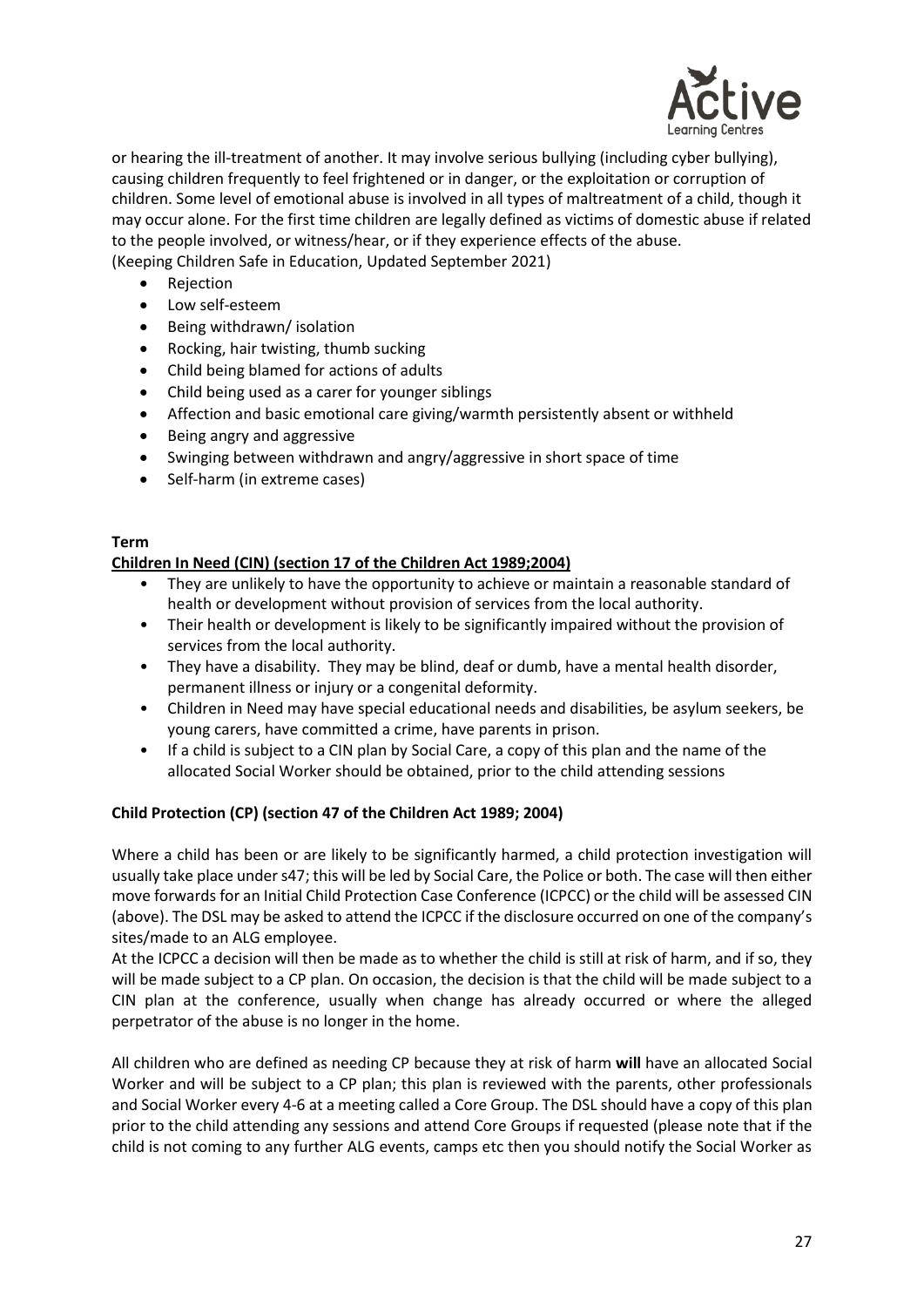

you will have no further information). Please notify the allocated Social Worker if the child was due to attend a session but fails to attend.

| <b>Active Learning Centres Contacts</b> |                                 |                                             |  |
|-----------------------------------------|---------------------------------|---------------------------------------------|--|
| <b>Title</b>                            | <b>Name</b>                     | <b>Contact details</b>                      |  |
| <b>Group Managing</b>                   | <b>Nigel Miller</b>             | 07703124999                                 |  |
| Director                                |                                 |                                             |  |
| Designated Senior                       | <b>Pat Milston</b>              | pat@activelearninggcentres.co.uk            |  |
| Person (MD-Active                       |                                 | 07771881953                                 |  |
| Learning Centres)                       |                                 |                                             |  |
| Group Head of                           | Natasha Keating                 | Natasha.keating@activelearninggroup.co.uk   |  |
| Safeguarding                            |                                 | 07912291197                                 |  |
| <b>Active Learning</b>                  | Mike Combellack                 | <b>TBC</b>                                  |  |
| <b>Centre Operations</b>                | (From June $1st$ 2022)          |                                             |  |
| Designated                              | Richie Hamilton - Head of       | richie.hamilton@activelearningcentres.co.uk |  |
| Safeguarding Lead-                      | Centre                          | 07912 669651                                |  |
| Cuffley                                 |                                 |                                             |  |
| <b>Deputy Designated</b>                | Denise Hamilton-                | Denise.hamilton@activelearningcentres.co.uk |  |
| Safeguarding Lead -                     | <b>Customer Experience</b>      |                                             |  |
| Cuffley                                 | Manager                         |                                             |  |
| Designated                              | TBC - Head of Centre            |                                             |  |
| Safeguarding Lead -                     | (Operational from               |                                             |  |
| The Towers                              | September 2022)                 |                                             |  |
| Deputy Safeguarding                     | $TBC - as above$                |                                             |  |
| Lead - The Towers                       |                                 |                                             |  |
| Designated                              | Alec Williams - Head of         |                                             |  |
| Safeguarding Lead -                     | Centre - (Operational from      |                                             |  |
| Sealyham                                | Easter 2023)                    |                                             |  |
| <b>Deputy Designated</b>                | Jenny Dawson - Customer         |                                             |  |
| Safeguarding Lead -                     | <b>Experience Manager (from</b> |                                             |  |
| Sealyham                                | Easter 2023)                    |                                             |  |

| <b>OTHER CONTACTS</b>         |               |                              |                    |
|-------------------------------|---------------|------------------------------|--------------------|
| Title                         | Cuffley       | Sealyham                     | <b>The Towers</b>  |
| <b>Authority</b>              | Hertfordshire | Mid and West Wales           | North Wales        |
|                               | Safeguarding  | <b>Regional Safeguarding</b> | Safeguarding Board |
|                               | Children      | Children Board.              | (Conwy Council)    |
|                               | Partnership   | (Pembrokeshire Council)      |                    |
| <b>Local Authority</b>        | 0300 123 4042 | 01437 764551                 | 0300 456 1111      |
| <b>Designated Officer</b>     |               |                              |                    |
| <b>Local Authority</b>        | 0300 123 4042 | 0300 333 2222                | 01492 515777       |
| <b>Designated Officer,</b>    |               |                              |                    |
| out-of-hours                  |               |                              |                    |
| <b>Local Authority</b>        | 0300 123 4043 | 01437 776444                 | 0300 456 1111      |
| <b>Children's Social Care</b> |               |                              |                    |
| <b>Local Authority</b>        | 0300 123 4043 | 0300 333 2222                | 01492 515777       |
| <b>Children's Social Care</b> |               |                              |                    |
| out-of-hours                  |               |                              |                    |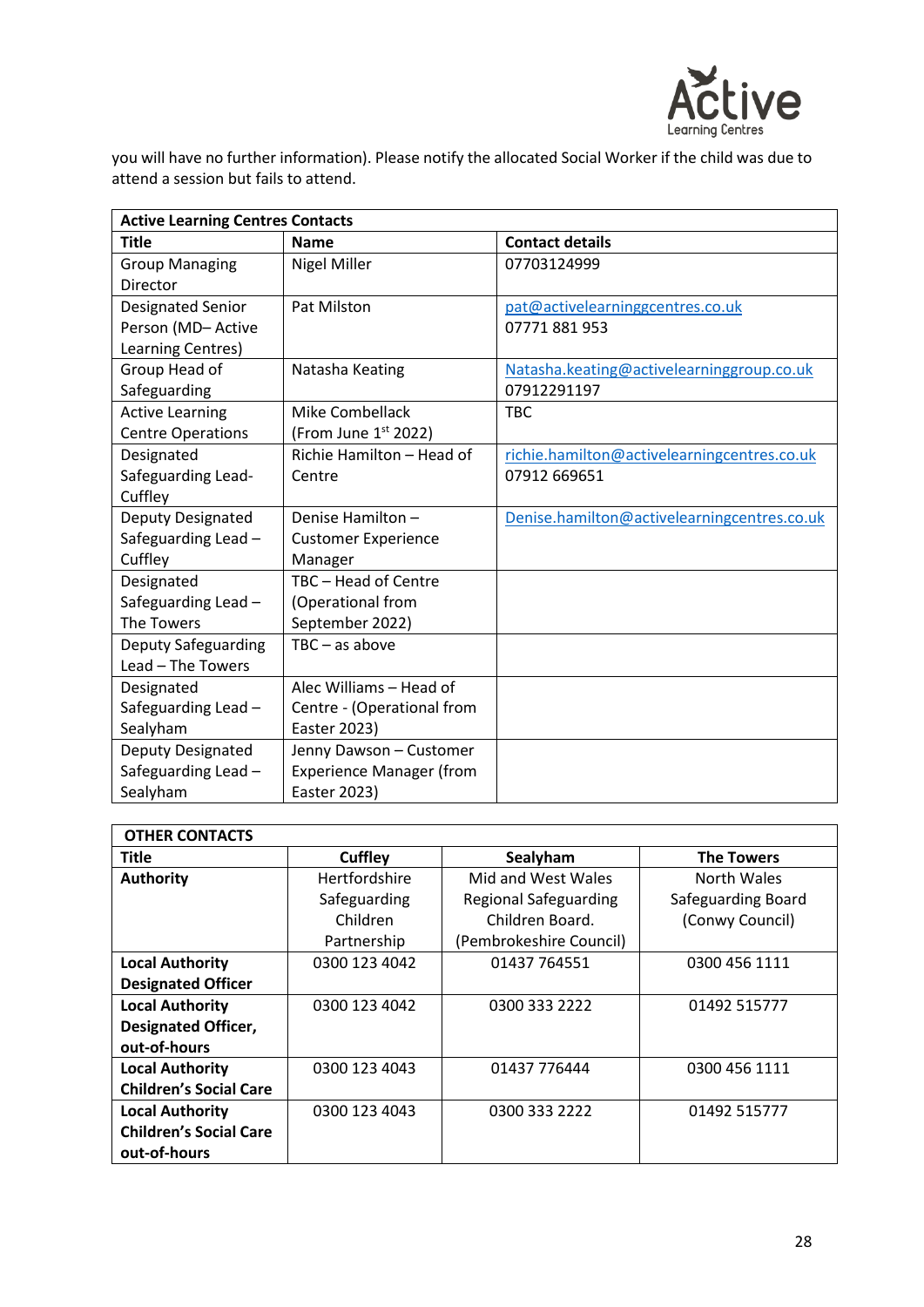

#### **Organisation chart for Active Learning Centres**

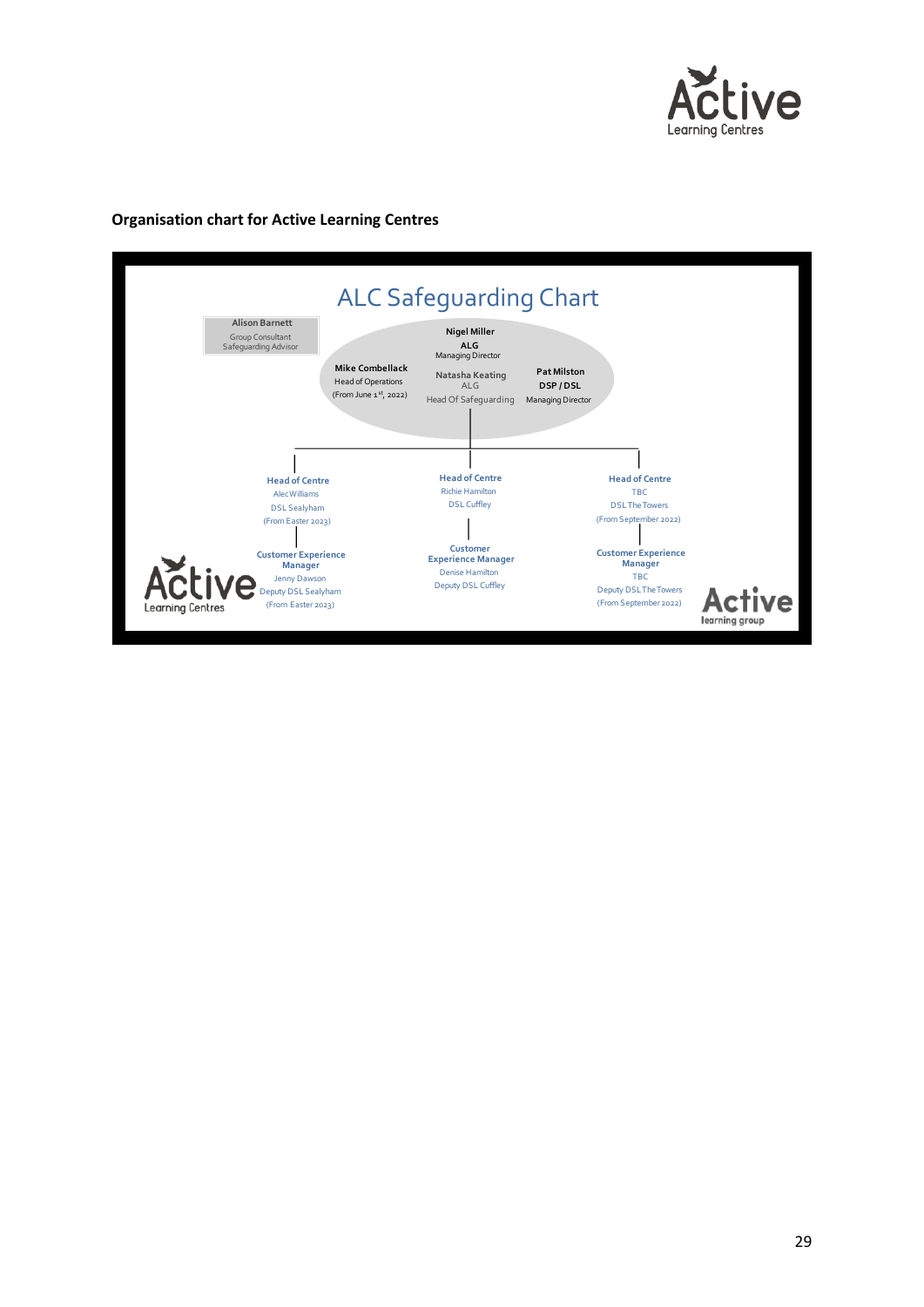

### *Confidential*

Appendix : Low Level Concern (LLC) Form OR Self-Report Please delete/circle clearly as appropriate

*See Safeguarding Policy for more information about low level concerns and self-reporting*

| Organisation                                     |                         |
|--------------------------------------------------|-------------------------|
| Name of adult making the report and<br>signature |                         |
| Role of adult making the report                  |                         |
| For Low Level Concerns (LLC) ONLY                |                         |
| Adult referred to in LLC and their role          |                         |
| <b>For Low Level Concerns ONLY</b>               | If a child was involved |
| Child referred to in LLC and their Class/Year    |                         |
| Names of any witnesses                           |                         |
| <b>Date</b>                                      |                         |

| <b>Brief summary of information</b> |
|-------------------------------------|
|                                     |
|                                     |
|                                     |
|                                     |
|                                     |
|                                     |
|                                     |
|                                     |
|                                     |
|                                     |
|                                     |
|                                     |
|                                     |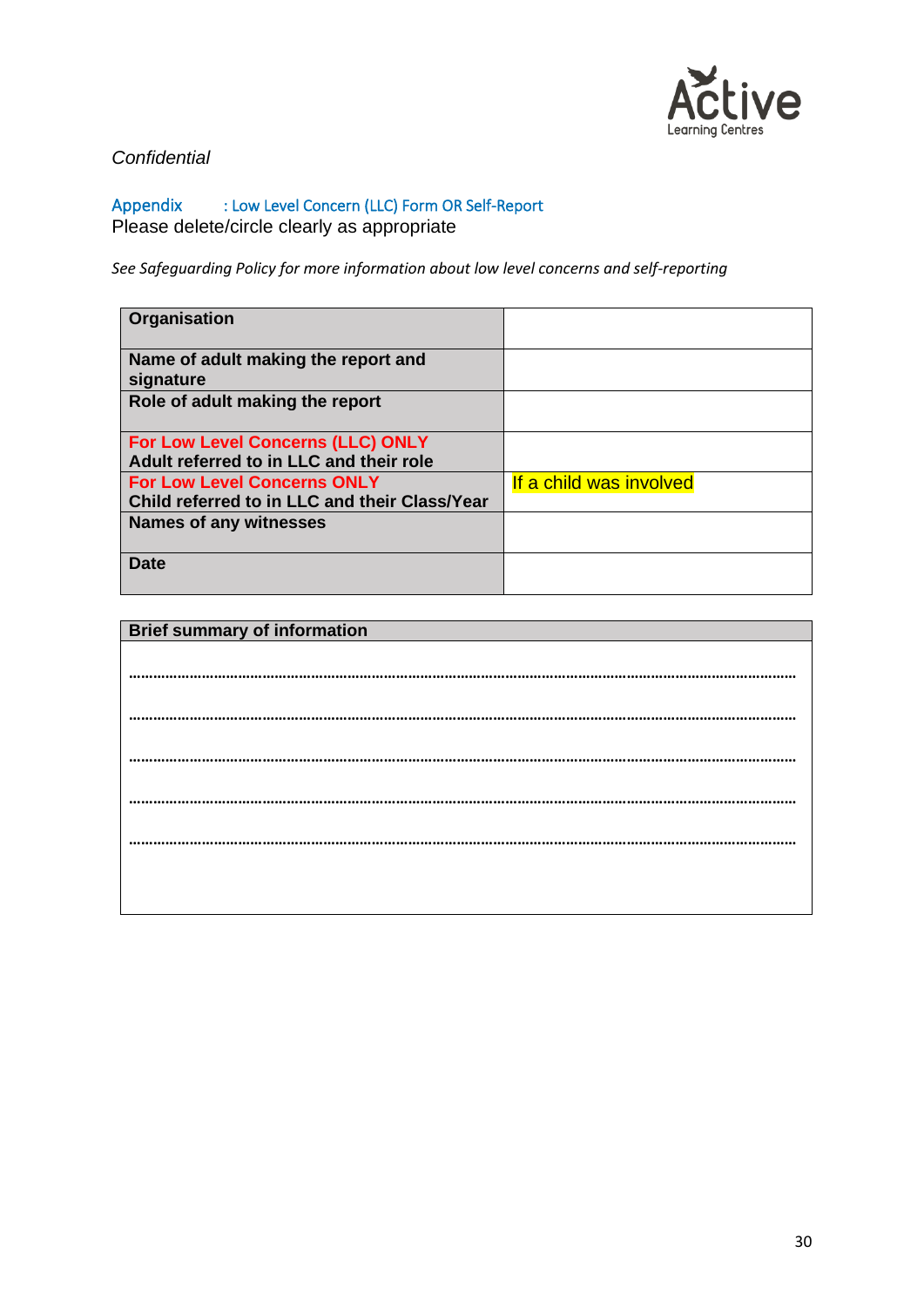

#### **Date of receipt of LLC or Self-Report Name: Role: Signature:**

### **Follow up Actions Required by Safeguarding Lead /Managing Director/Proprietor**

| What | Who by | By when | <b>Completed</b> |
|------|--------|---------|------------------|
|      |        |         |                  |
|      |        |         |                  |
|      |        |         |                  |
|      |        |         |                  |
|      |        |         |                  |
|      |        |         |                  |
|      |        |         |                  |
|      |        |         |                  |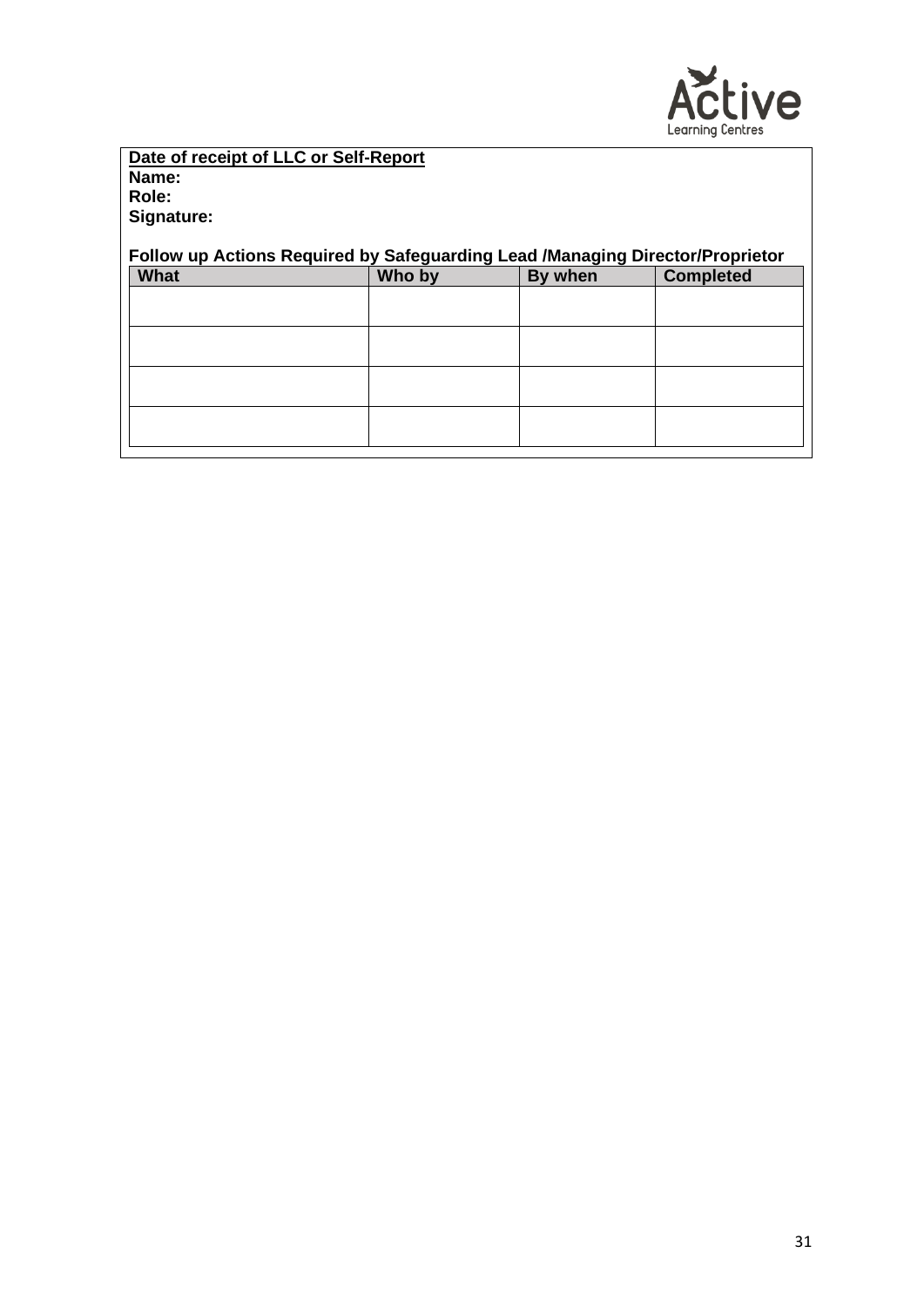

### **Concern about a child**

Do you have a suspicion, concern or disclosure about a child

Is the child in immediate danger, left alone or missing?

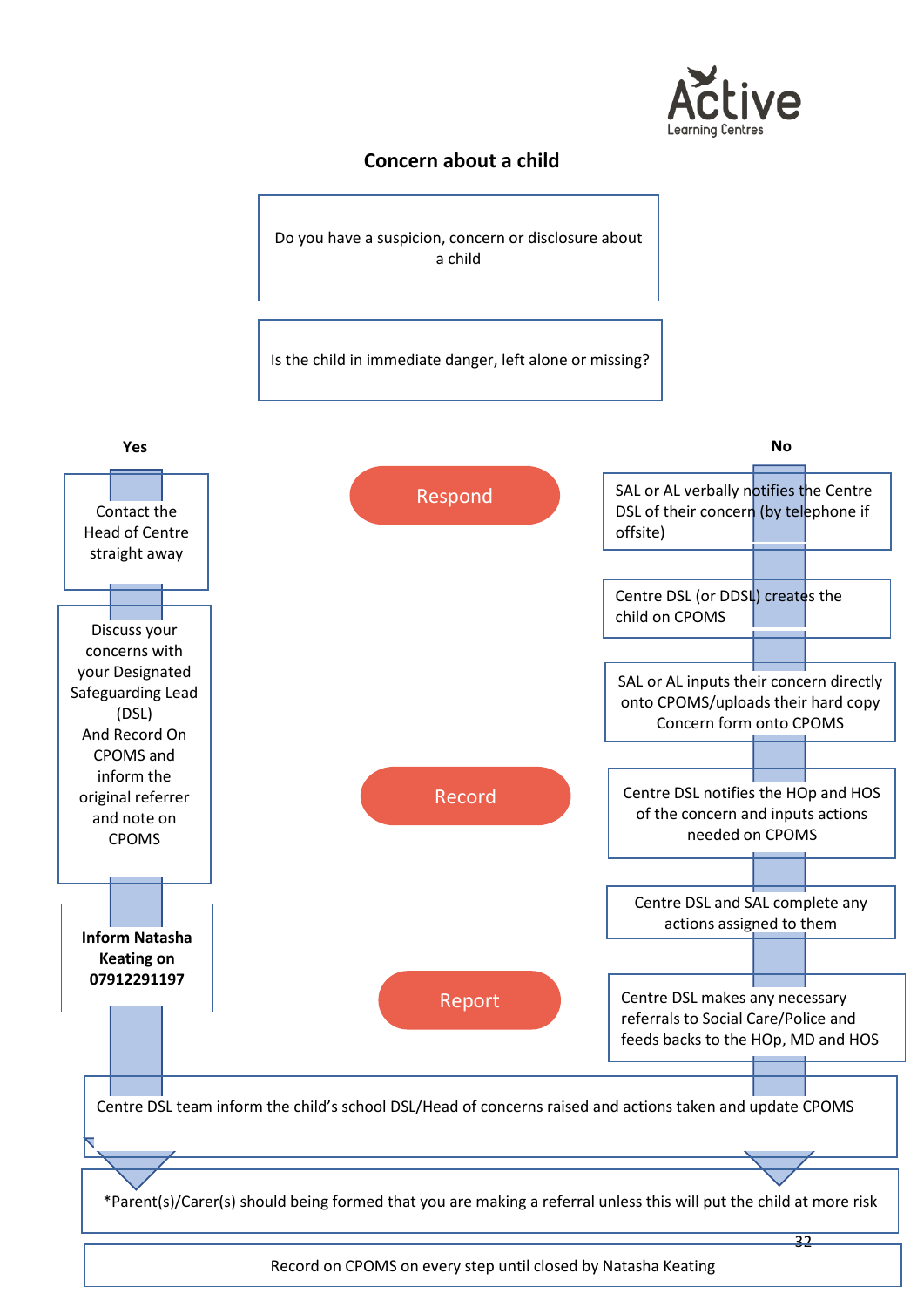

### **Concern about an adult**



Record on CPOMS on every step until closed by Natasha Keating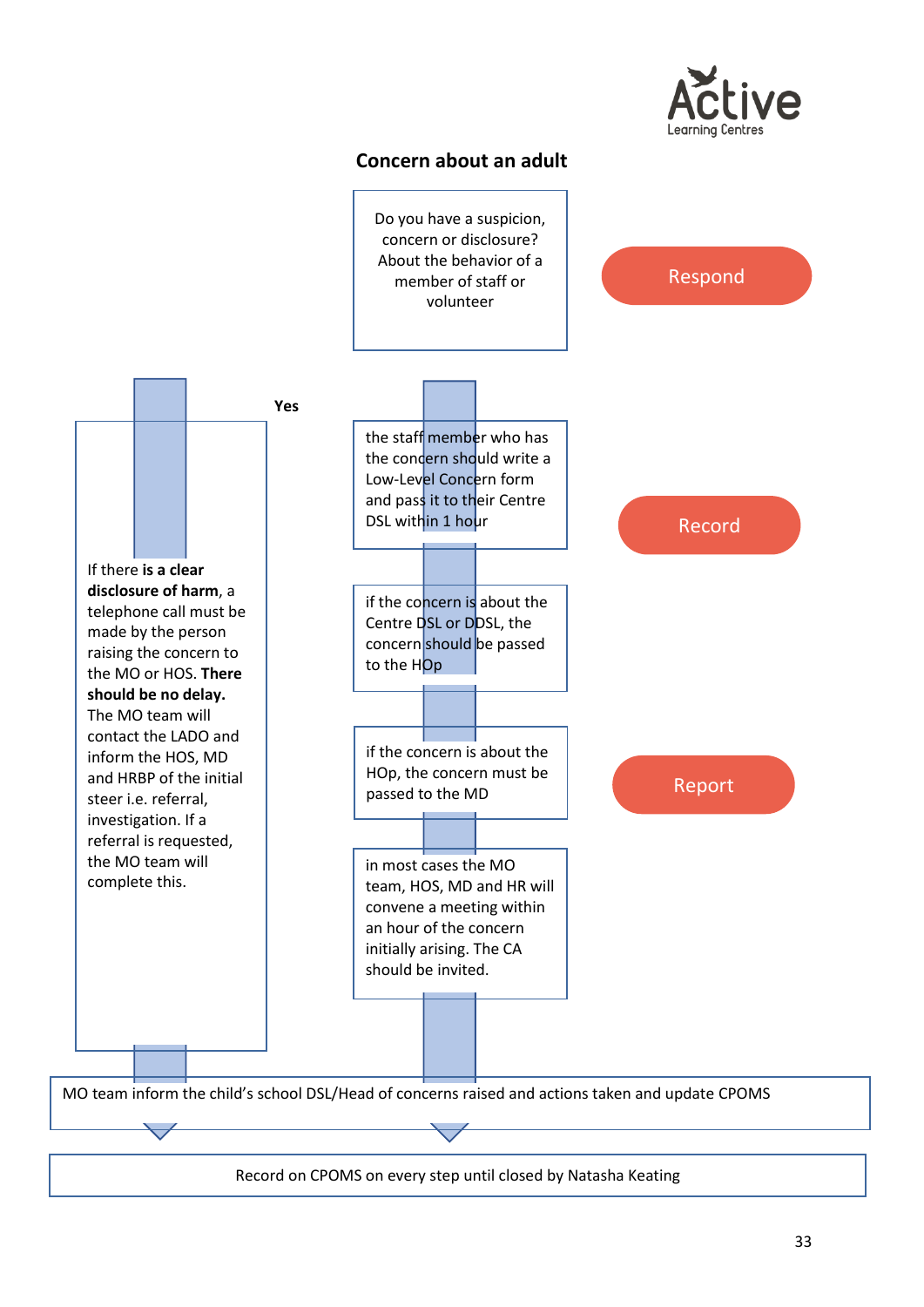

**Structure:** CEO for ALG Managing Director (MD) *Trained to DSL level- access to CPOMS* Head of Ops (HOps) *Trained to DSL level- access to CPOMS*

Centre Office Head of Centre- (HC) **Centre DSL***- access to CPOMS* Customer Experience- **DDSL***- access to CPOMS* Activity Manager-**DDSL***- access to CPOMS*

Senior Adventure Leaders (SAL)- *access to CPOMS* Adventure Leaders (AL)- *access to CPOMS*

Head Of Safeguarding (HOS) *Trained to DSL level- access to CPOMS* Consultant Advisor (CA) *Trained to DSL level- access to CPOMS*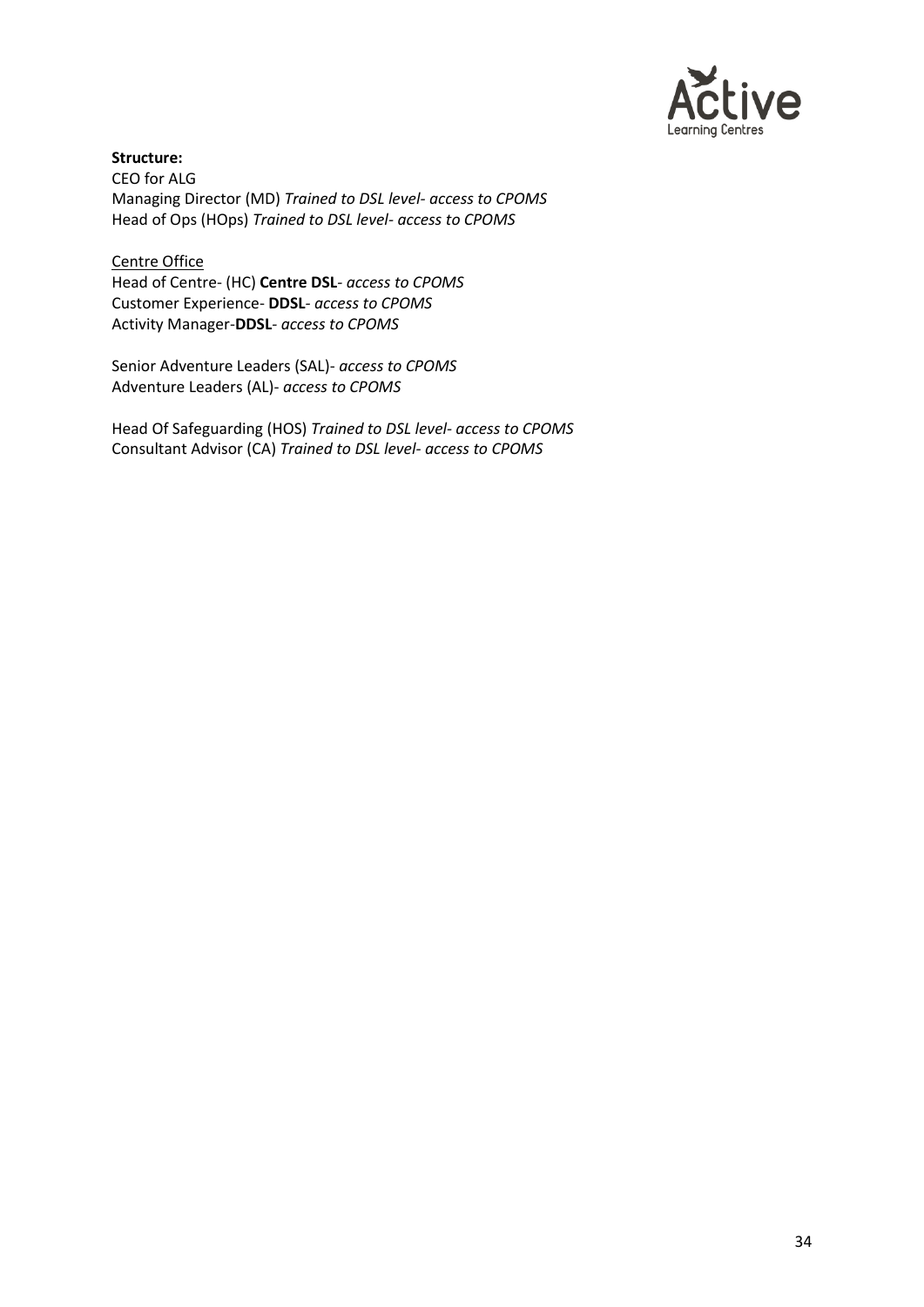

#### **Designated Safeguarding Lead Role Profile**

The Designated Safeguarding Lead (DSL) must be a member of the senior leadership team who will take responsibility for safeguarding and child protection in the organisation. The Designated Safeguarding Lead (DSL) must decide on out-of-hours and out-of-term contact e.g., via telephone or other.

The designated safeguarding lead is expected to:

#### **Manage referrals**

- refer cases of suspected abuse to the local authority children's social care as required
- refer cases to the Channel programme where there is a radicalisation concern as required
- refer cases where a crime may have been committed to the Police as required
- keep detailed, accurate, secure written records of concerns and referrals

#### **Work with others**

- act as a point of contact with other agencies and safeguarding partners
- liaise with the ALG Head Of Safeguarding and business Managing Director to inform them issues especially ongoing enquiries under section 47 of the Children Act 1989 and police investigations
- work closely with the Recruitment Team to ensure all processes and procedures with regard to safeguarding and safer recruitment are in place and adhered to
- as required, liaise with the Head Of Safeguarding regarding concerns referred to the LADO
- act as a source of support, advice and expertise for all staff
- be the point of contact for staff, children, parents, guardians and schools about concerns related to children's welfare
- ensure each member of staff has access to, and understands, the safeguarding policy
- ensure staff are alerted to specific needs of children
- provide advice and support to staff on protecting children from the risk of radicalisation

#### **Training**

- The DSL should undergo training to provide them with the knowledge and skills required to carry out the role. This training should be updated at least every two years.
- The designated safeguarding lead should undertake Prevent awareness training
- In addition to the formal training set out above, their knowledge and skills should be refreshed (this might be via e-bulletins, meeting other designated safeguarding leads, or simply taking time to read and digest safeguarding developments) at regular intervals, as required, and at least annually, to allow them to understand and keep up with any developments relevant to their role.
- understand relevant data protection legislation and regulations, especially the Data Protection Act 2018 and the General Data Protection Regulations
- understand the unique risks associated with online safety and be confident that they have the relevant knowledge and up to date capability required to keep children safe whilst they are online at any Active Learning Centre venue

#### **Awareness**

• ensure Active Learning Centre's safeguarding policies are known, understood and used appropriately